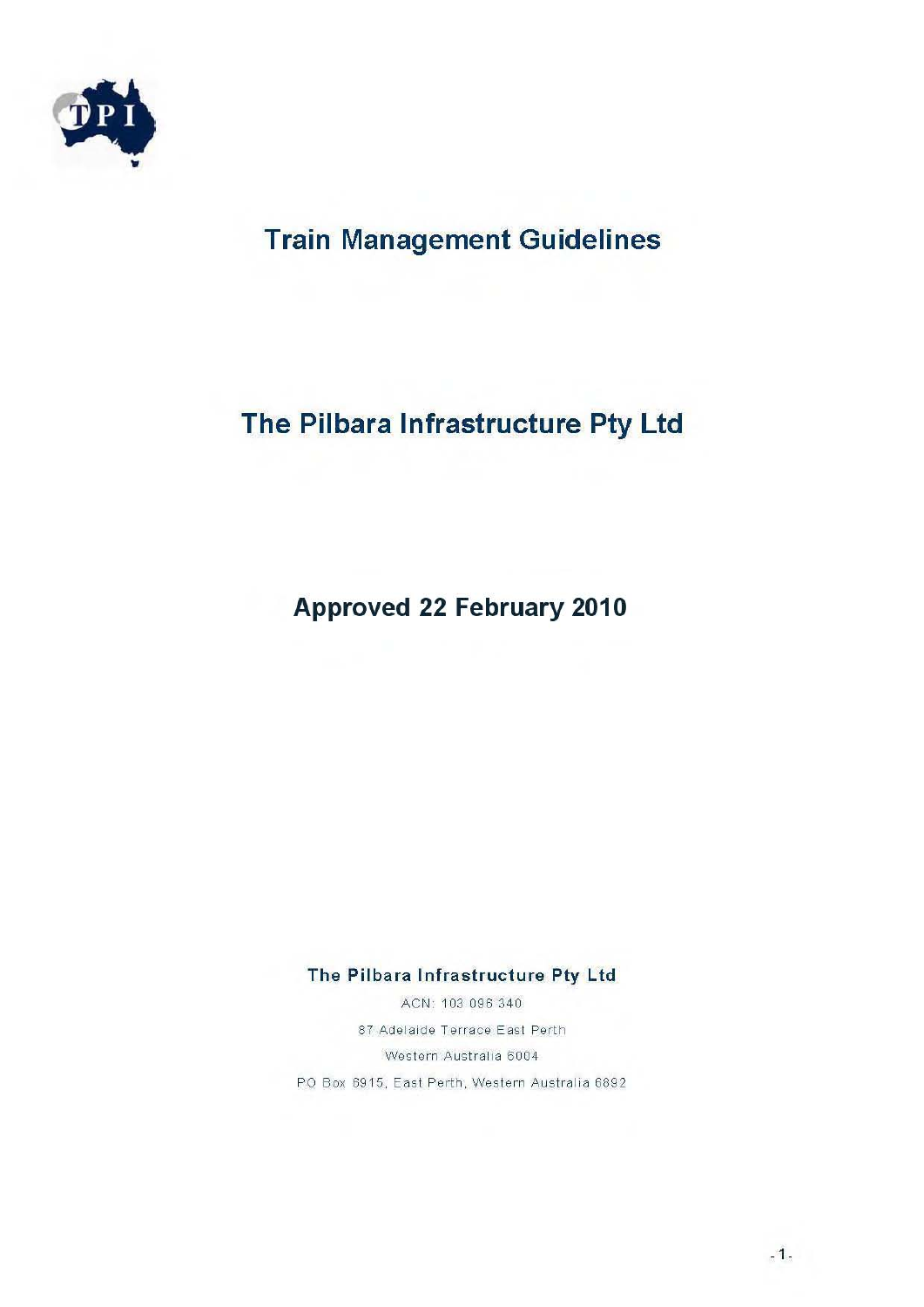

### **TRAIN MANAGEMENT GUIDELINES**

**Document No.:** R-PL-RA-0003

 $\mathbf{1}$ 

**Revision No.:** 

**Issue Date:** 

8 February 2010

| REV NO. | <b>ISSUE DATE</b>                 | <b>PREPARED BY:</b> | <b>REVIEWED BY</b>                    | <b>APPROVED BY:</b> |
|---------|-----------------------------------|---------------------|---------------------------------------|---------------------|
|         | 2010<br><b>HARY</b><br>HHR<br>. . | DEI<br>-AF          | ÷.<br>1.4723333<br><b>UJAVY</b><br>M. | EAN<br>' MCL        |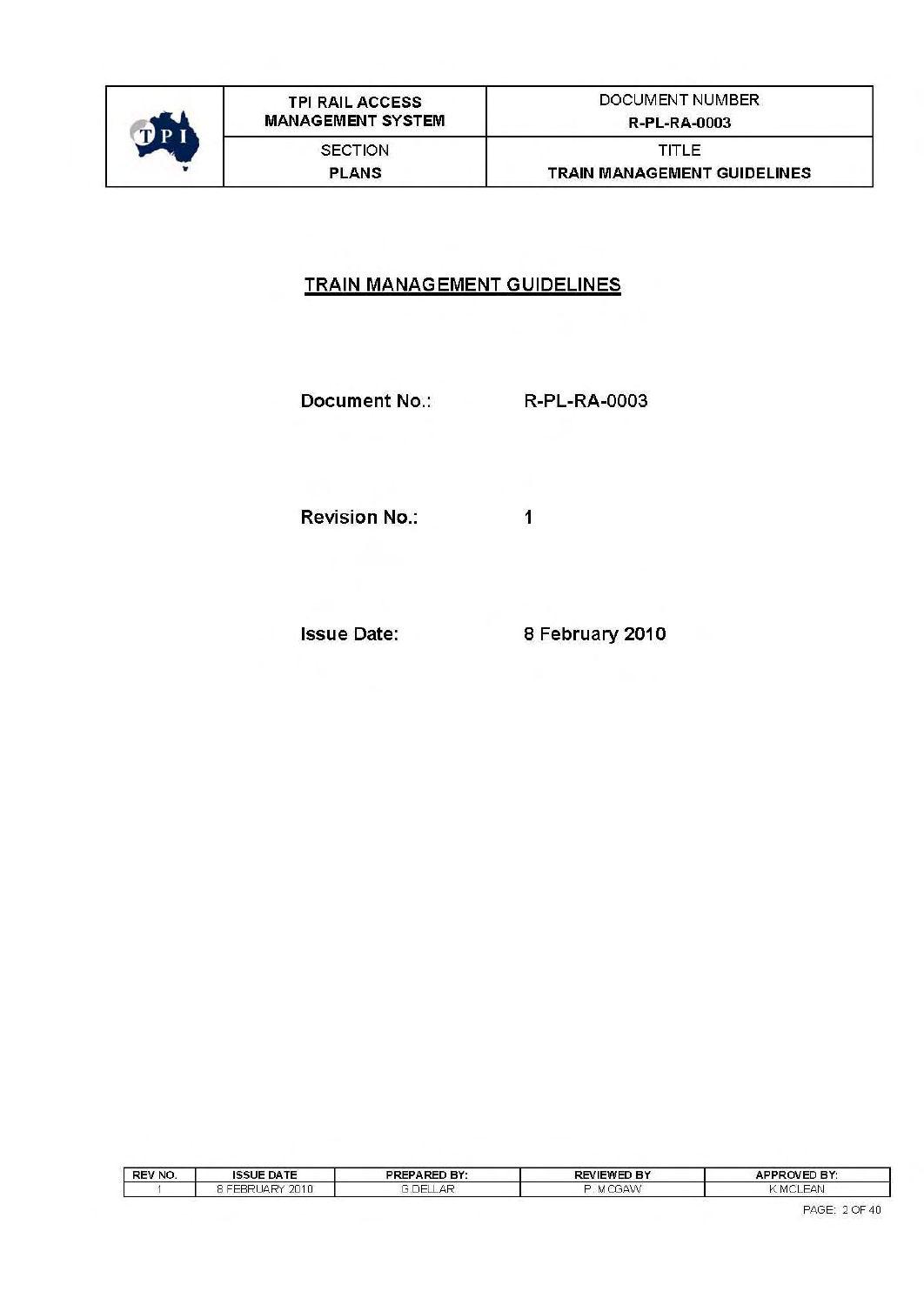

| 1            |     | <b>Introduction</b>                                    | 4              |
|--------------|-----|--------------------------------------------------------|----------------|
|              | 1.1 | Background                                             | 4              |
|              | 1.2 | Purpose of the TMG                                     | 4              |
|              | 1.3 | Pre-conditions                                         | 5              |
| $\mathbf{2}$ |     | <b>Scheduling Principles</b>                           | 5              |
|              | 2.1 | <b>Master Train Plan</b>                               | 5              |
|              | 2.2 | Three Monthly and Fortnightly Train Plans              | $\overline{7}$ |
|              | 2.3 | <b>Contested Train Path</b>                            | 9              |
| 3            |     | <b>Real-time Management of Services</b>                | 11             |
|              | 3.1 | Services presented on time, late or early              | 11             |
|              | 3.2 | Instructions                                           | 14             |
| 4            |     | <b>Managing infrastructure issues</b>                  | 16             |
|              | 4.1 | Network repairs, maintenance and upgrades              | 16             |
|              | 4.2 | Management of emergencies or other incidents           | 18             |
|              | 4.3 | Train activities following an incident or an emergency | 19             |
|              | 4.4 | Management of issues affecting daily operations        | 19             |
|              | 4.5 | <b>Disputes</b>                                        | 20             |
|              | 4.6 | Performance Monitoring (KPI's)                         | 20             |
|              | 4.7 | <b>Protocols for Consultation with Operators</b>       | 21             |
|              | 4.8 | Consistency between Access Agreements and the TMG      | 21             |
|              | 4.9 | <b>Compliance and Review</b>                           | 22             |
| 5            |     | <b>Control and Management of Access to the Network</b> | 22             |
|              | 5.1 | <b>Network Management</b>                              | 22             |
|              | 5.2 | <b>Environmental and Dangerous Goods</b>               | 26             |
| 6            |     | <b>Appendix A Definitions</b>                          | 28             |
| 7            |     | <b>Appendix B Decision-Making Matrix</b>               | 38             |

| <b>REV NO</b> | <b>ISSUE DATE</b>      | DAPED RV.<br><b>DDCI</b><br>-ռ⊾<br>mг | $-$<br><b>VIEWE</b> | <b>APPROVED BY:</b> |
|---------------|------------------------|---------------------------------------|---------------------|---------------------|
|               | 2010<br>, JAP'<br>CBR. | G.DELLAR                              | <b>MCGAW</b>        | K MCLEAN            |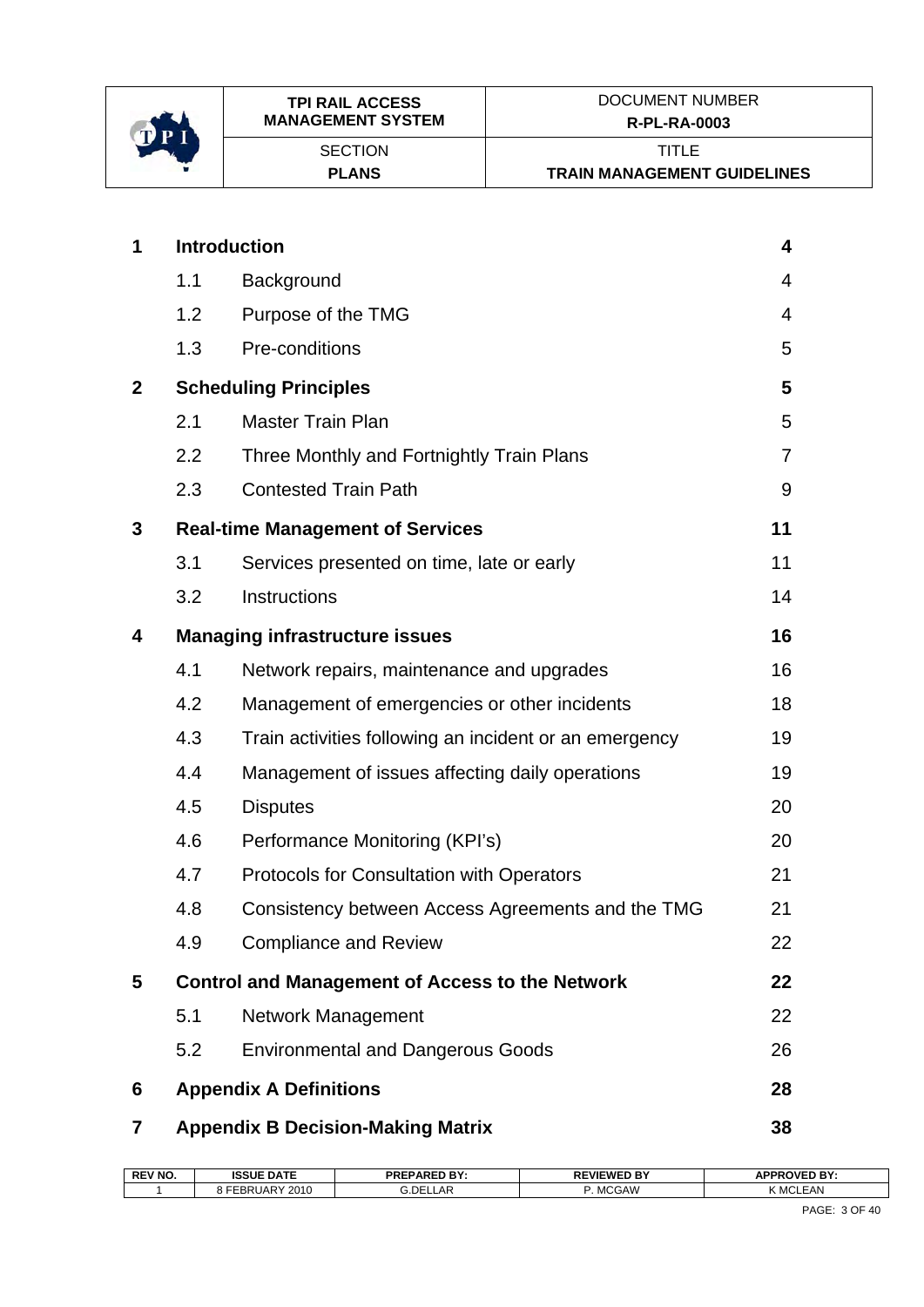<span id="page-3-0"></span>

# **Train Management Guidelines**

# **1 Introduction**

## **1.1 Background**

The Pilbara Infrastructure Pty Ltd (TPI) owns and operates a rail network from Cloudbreak to Port Hedland in the Pilbara region in Western Australia. TPI is majority owned and controlled by Fortescue Metals Group (FMG).

The rail network falls under the provisions of the *Railways (Access) Code 2000*  (the Code). Section 43 of the Code requires the railway owner to prepare and submit a set of train management guidelines (TMG) to the regulator for approval. This is a statement of the principles, rules and practices that are to be applied and followed by the railway owner but only in relation to:

- the performance of its functions in relation to the rail network and associated infrastructure to which the Code applies; and
- that performance as it relates to requirements imposed on the railway owner by or under the *Railways (Access) Act 1998* (the Act) or the Code.

## **1.2 Purpose of the TMG**

The objective of the TMG is to provide a framework to apply to the real time management of Services to be operated on the Network in order to:

- ensure that TPI's contractual obligations to any Operator using TPI's Railway Network are fulfilled;
- maximise the efficient utilisation of TPI's Railway Network;
- ensure that all Services are operated on the Network in a non-discriminatory way; and
- provide for the safe and reliable use of TPI's Railway Network.

| <b>REV NO</b> | <b>ISSUE DATE</b>            | <b>PRF</b><br><b>PAREDL</b><br>. DV<br>. | <b>REVIEWED BY</b>                          | <b>\PPROVED RY:</b><br>. .<br>- 1                |
|---------------|------------------------------|------------------------------------------|---------------------------------------------|--------------------------------------------------|
|               | 2010<br>$\mathsf{I}$ A<br>∽∼ | G.DELLAR                                 | $\bigcap$ AVA $\bigcap$<br>. MCC<br>بر بر ب | $ \cdots$<br>$\sim$ $\sim$<br>:AN<br><b>IVIU</b> |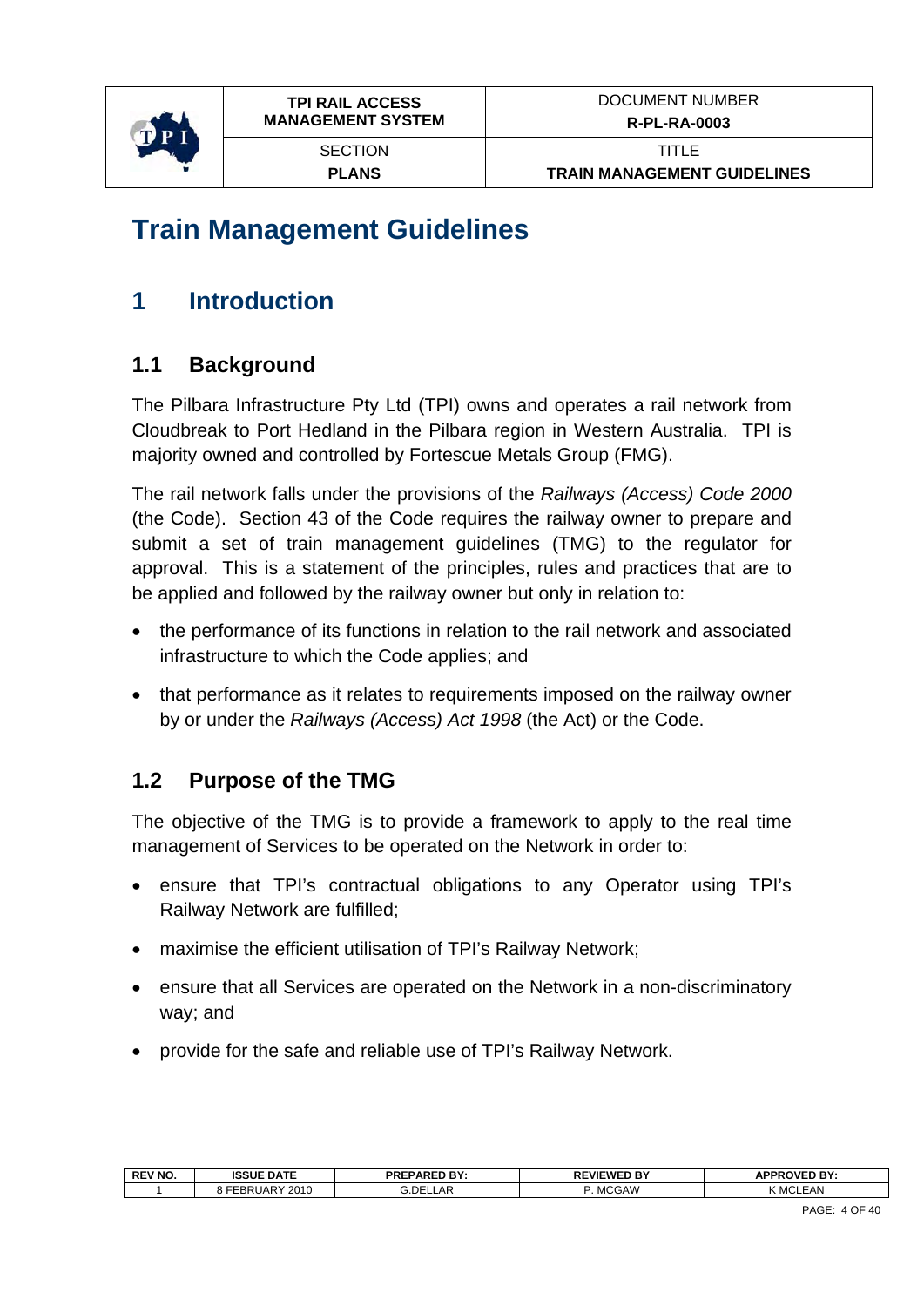<span id="page-4-0"></span>

The allocation of Train Paths will be determined in accordance with the Train Path Policy. The main functions of the TMG will be to:

- a) govern the day to day scheduling and management of these paths, including temporary reallocations of paths and the ad hoc allocation of additional paths;
- b) provide a framework to resolve conflicts between Operators in an equitable and non-discriminatory manner;
- c) manage interruptions to network availability due to circumstances beyond TPI's control;
- d) manage repairs, maintenance and upgrades to the Network; and
- e) manage incidents and emergencies.

TPI acknowledges the requirements for the provisions of the TMG to adhere to the requirements set out under section 16 of the Code.

## **1.3 Pre-conditions**

The TMG will apply to all Operators with whom TPI has an Access Agreement under the Code (including any third party engaged by the Operator as its agent or contractor to perform its obligations under the Access Agreement). Before a Service can operate on the Network, the Operator must:

- a) have an executed Access Agreement in place and have fulfilled all necessary conditions under that Access Agreement;
- b) provide TPI with a completed Train Manifest.

## **2 Scheduling Principles**

### **2.1 Master Train Plan**

TPI will develop and maintain a Master Train Plan (MTP). The MTP will register:

a) the Service Entitlements of each Operator on the Network, including:

| <b>REV NO.</b> | <b>DATE</b><br><b>ISSUE</b>            | <b>FPARED BY:</b><br>'NC | <b>REVIEWED BY</b> | OVED BY:<br><b>ADDD</b><br>nı |
|----------------|----------------------------------------|--------------------------|--------------------|-------------------------------|
|                | 2010<br>$\sqrt{2}$<br>. .<br>$'$ IAR . | <b>G.DELLAR</b>          | . MCGAW            | K MCLEAN                      |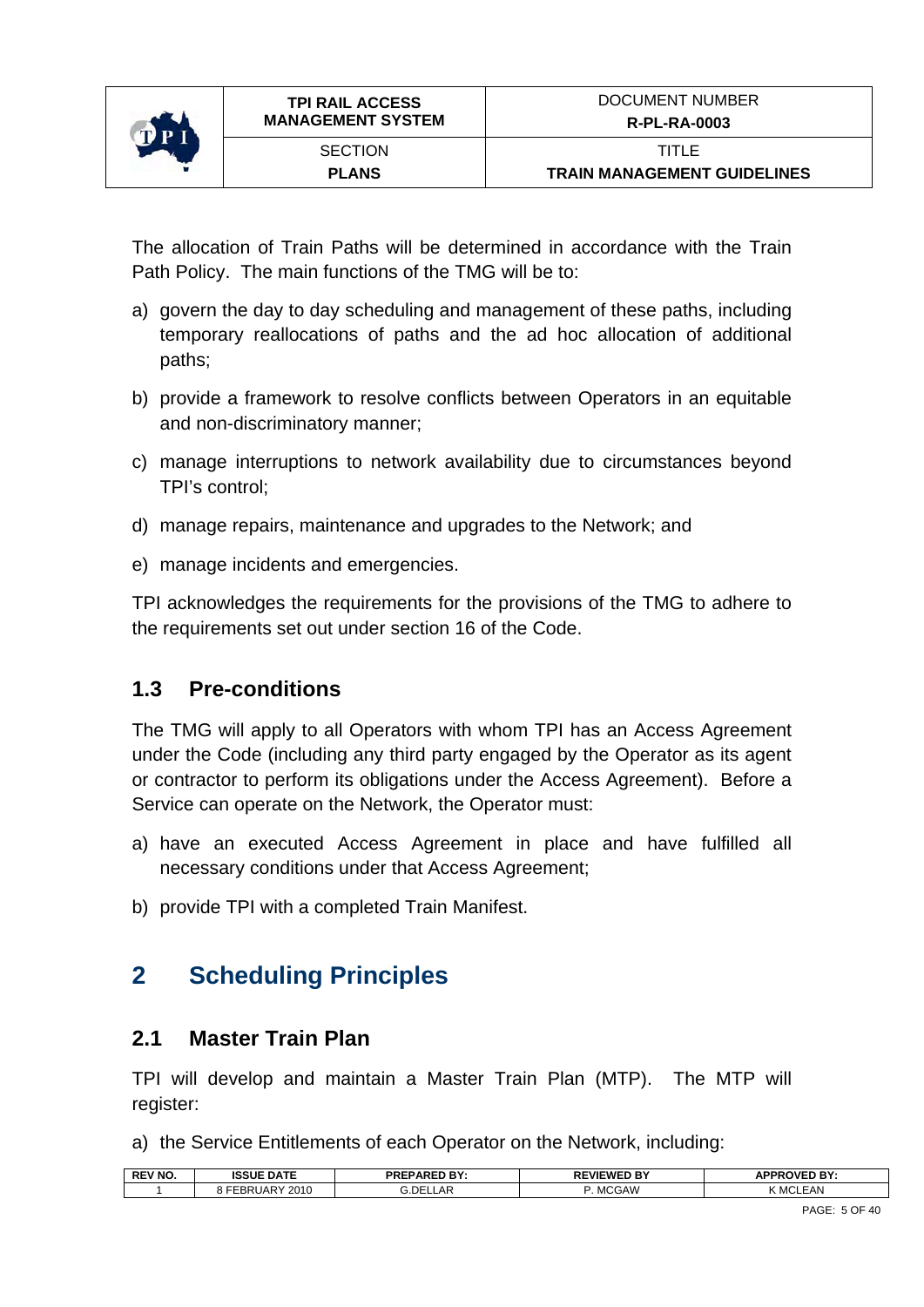

- (i) for Timetabled Traffic, the Train Paths that are allocated to that traffic;
- (ii) for Cyclic Traffic, the number of Train Paths that will be allocated to that Operator within a particular period of time in accordance with the Operator's Service Entitlement;
- b) the Capacity required to provide each Operator's Service Entitlements;
- c) the periods of time allocated for Planned Possessions; and
- d) general train operating arrangements for the Network, other than as required to be provided to Operators under the TMG or the Code, relevant to each Operator's allocated train paths.

The MTP may be modified under the following circumstances:

- e) TPI agrees to a request by an Operator to make a permanent change to its Service Entitlement under the Train Path Policy (including changes to the times of Timetabled Traffic), and this does not compromise:
	- (i) any other Operator's existing Service Entitlement; or
	- (ii) a Planned Possession, unless TPI is able to reschedule this Planned Possession without increasing the cost of or otherwise adversely impacting its ability to maintain the Network in accordance with its obligations, including its obligations with respect to safety;
- f) a new or additional Service Entitlement has been created, via the execution of an Access Agreement or the variation of an existing Service Entitlement, and this does not compromise:
	- (i) any other Operator's existing Service Entitlement; or
	- (ii) a Planned Possession, unless TPI is able to reschedule this Planned Possession without increasing the cost of or otherwise adversely impacting its ability to maintain the Network in accordance with its obligations, including its obligations with respect to safety;
- g) TPI permanently deletes a Planned Possession;
- h) TPI creates a new Planned Possession or modifies an existing Planned Possession;
- i) TPI wishes to modify the times at which a Service or Services will run:

| <b>REV NO.</b> | <b>ISSUE DATE</b>  | <b>DV</b><br><b>FPARFT</b><br><b>PRE</b> | . 5V<br>=WFI<br>nг | OVED BY:<br><b>ADDP</b><br>- 1 |
|----------------|--------------------|------------------------------------------|--------------------|--------------------------------|
|                | 2010<br>JAR<br>.or | <b>G.DELLAR</b>                          | <b>MCGAW</b>       | K MCLEAN                       |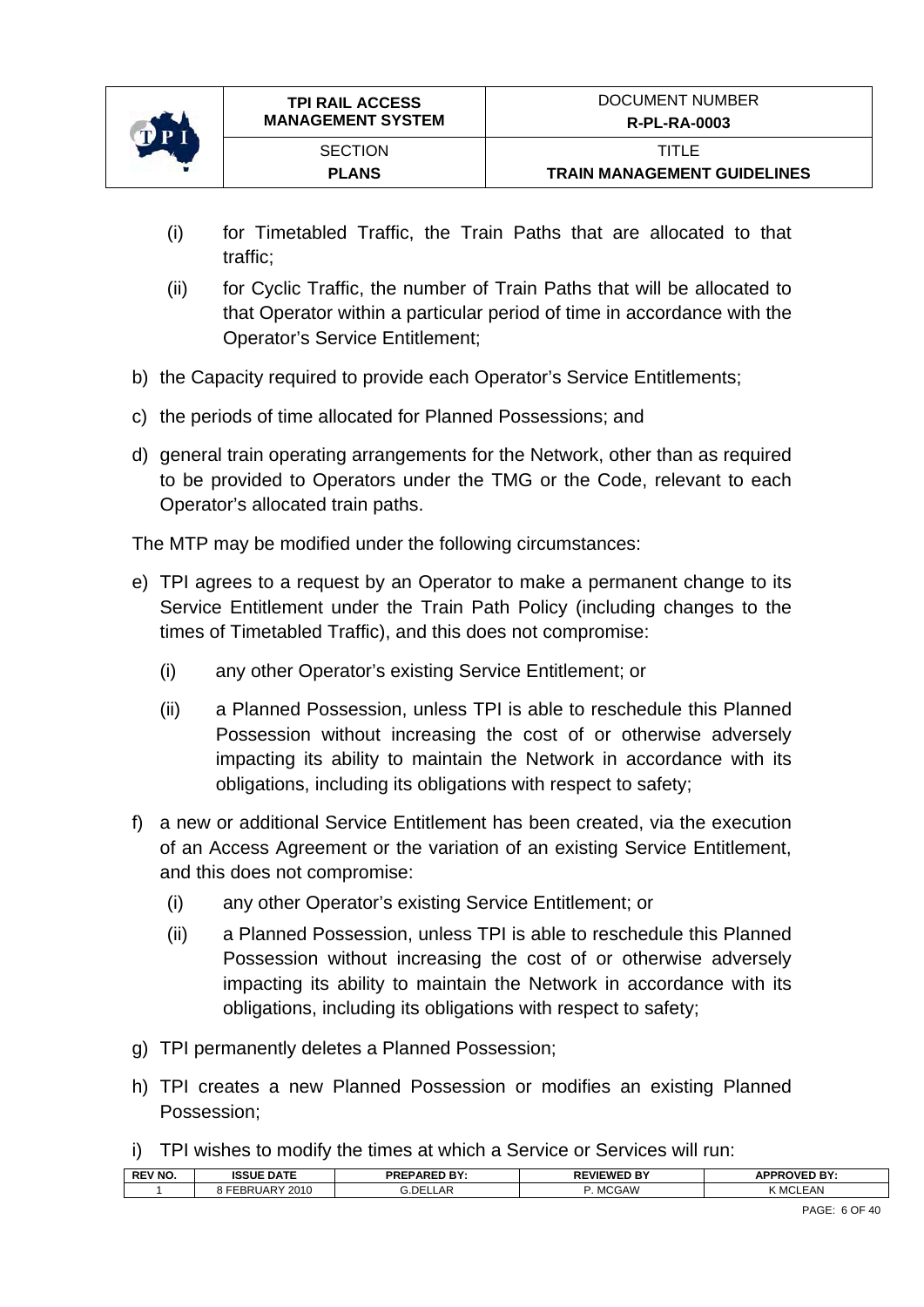<span id="page-6-0"></span>

- (i) where the modification does not compromise the satisfaction of any Operator's Service Entitlement; or
- (ii) following consultation with the affected Operator and using its best endeavours to ensure that this does not compromise any other Operator's existing Service Entitlement.

The MTP will be in a format that can be readily converted to a rolling Fortnightly Train Plan (FTP), which will be the main working document referenced by the Train Controller in managing day-to-day train movements.

## **2.2 Three Monthly and Fortnightly Train Plans**

### **2.2.1 Three Monthly Train Plan**

TPI will prepare a preliminary Three Monthly Train Plan to foreshadow likely Train Paths for Cyclic Traffic. Each Operator shall submit to TPI, a preliminary estimate of its Train Path requirements on a quarterly basis, one month prior to the commencement of each quarter of the year. The requirements shall be consistent with Operator's Service Entitlements and include preferred Train Paths. TPI will use its best endeavours to accommodate the requested Train Paths, subject to reasonable constraints that include, but are not limited to, other Operator's requirements and Planned Possessions of the Network.

Where TPI is unable to accommodate the preferred Train Paths in the Three Monthly Train Plan, it shall advise the Operator of alternative Train Paths and provide a reasonable opportunity for consultation with Operators.

TPI is not bound by any Train Paths shown in the Three Monthly Train Plan.

### **2.2.2 Fortnightly Train Plan**

To enable the real time management of Services, TPI will prepare a Fortnightly Train Plan (FTP) The primary purpose of the FTP will be to schedule the times of Services for Cyclic Traffic, based on Train Requests submitted by Operators against their Service Entitlement.

To facilitate this, unless otherwise advised by TPI, each Operator of Cyclic Traffic will need to submit its Train Requests to TPI before an advised time on an advised day of each fortnight preceding the fortnight of train operation. Train

| <b>REV NO.</b> | <b>ISSUE DATE</b>           | <b>PREPARED BY:</b> | <b>REVIEWED BY</b>        | <b>APPROVED RY</b><br>: דם י<br>- |
|----------------|-----------------------------|---------------------|---------------------------|-----------------------------------|
|                | 2010<br>. ה<br>IAR.<br>- OM | G.DELI<br>AR        | . A. A<br><b>IVIUGAVV</b> | <b>EAN</b><br>\ MUL               |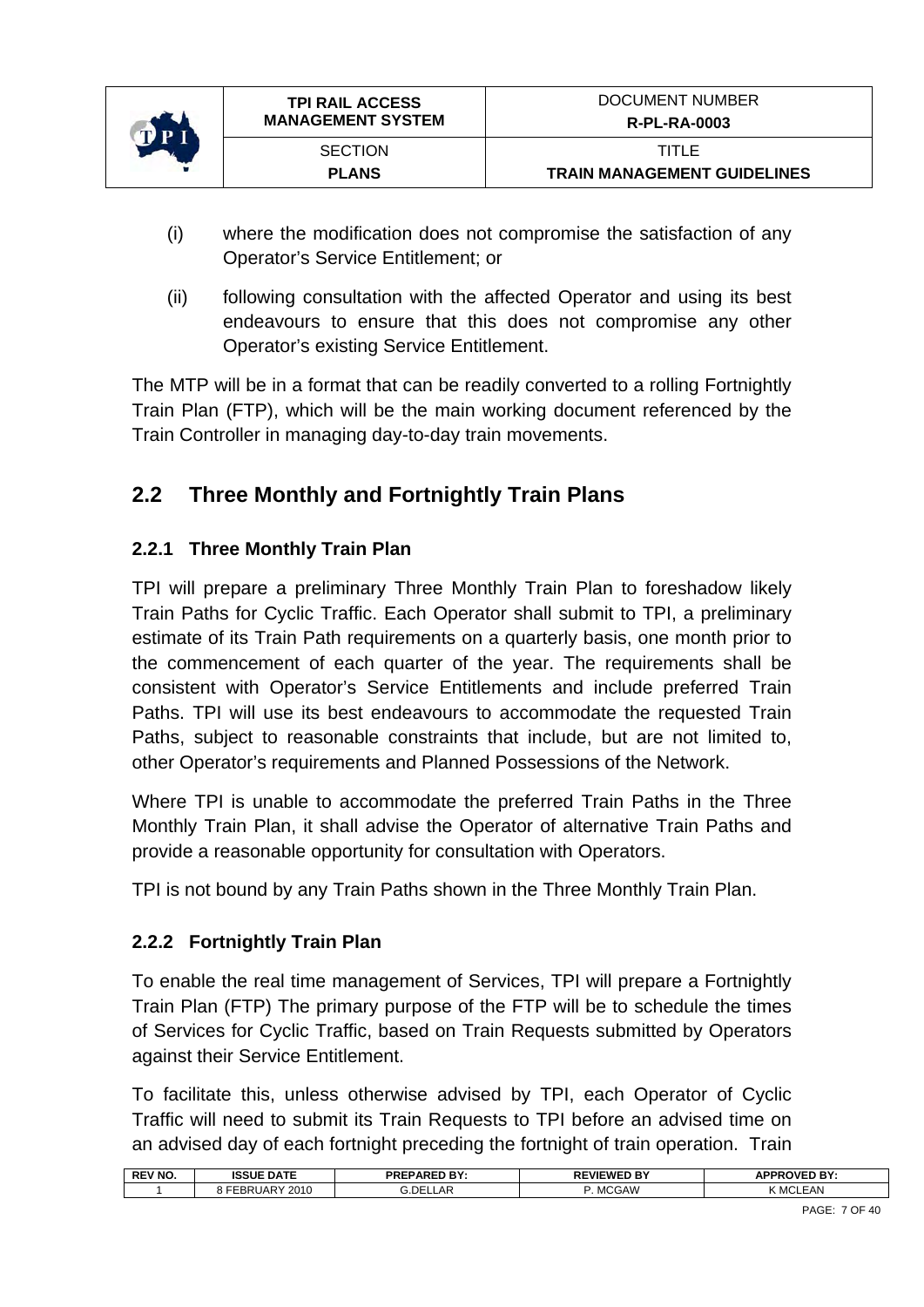

Requests are not to be submitted for Train Paths that are already allocated to Timetabled Traffic, as shown in the Master Train Plan.

The FTP will be prepared based on:

- a) Train Paths already specified for Timetabled Traffic (Scheduled Train Paths);
- b) Train Requests submitted by Operators of Cyclic Traffic, relative to their Service Entitlement (once allocated, entitled Nominated Fortnightly Services); and
- c) Planned Possessions.

This process may result in more than one Operator requiring access to the same Train Path (a Contested Train Path). The decision-making process to apply in relation to a Contested Train Path is outlined in section [2.3](#page-8-1) below.

Once the FTP has been prepared, TPI will confirm the schedule of Services for each Operator in relation to their Service Entitlement.

Subsequent modifications to the FTP can be made under the following circumstances. As some of these circumstances arise in the real time management of Services, they will not necessarily result in a formal modification to the FTP:

- d) TPI agrees to a request by an Operator to change the scheduled time of one or more Services, and this does not compromise:
	- (i) any other Operator's existing Service Entitlement; or
	- (ii) a Planned Possession;
- e) TPI agrees to a request from an Operator to run an Ad Hoc Service, and this does not compromise:
	- (i) any other Operator's existing Service Entitlement; or
	- (ii) a Planned Possession;
- f) TPI cancels a Planned Possession;
- g) TPI creates a new Planned Possession or modifies an existing Planned Possession;

| <b>REV NO.</b> | <b>ISSUE DATE</b>          | <b>EPARED BY:</b><br>PRL | <b>EVIEWED BY</b><br>DЕ<br>66 E | <b><i>NPPROVED BY:</i></b><br>APPR |
|----------------|----------------------------|--------------------------|---------------------------------|------------------------------------|
|                | 2010<br>-<br>"JAR⊻<br>- 0™ | 3.DE<br>_AF              | <b>MCGAW</b>                    | FAN<br>$\sim$<br>י ווי             |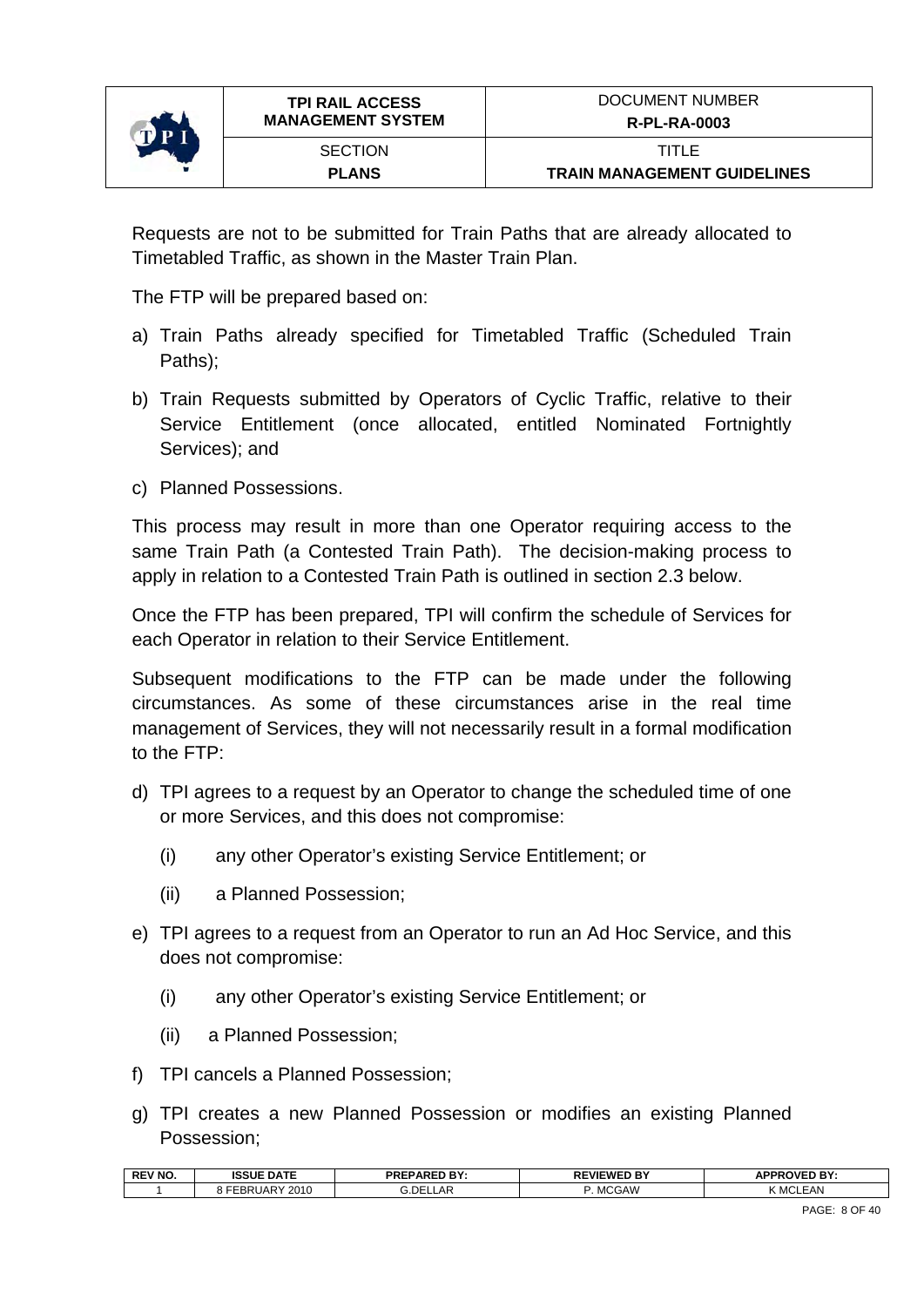<span id="page-8-0"></span>

- h) TPI wishes to modify the times at which a Service or Services will run:
	- (i) where the modification does not compromise the satisfaction of any Operator's Service Entitlement; or
	- (ii) following consultation with the affected Operator and using its best endeavours to ensure that this does not compromise any other Operator's existing Service Entitlement;
- i) before the commencement of the relevant Service/s, TPI notifies the Operator that an Emergency Possession is required.

## <span id="page-8-1"></span>**2.3 Contested Train Path**

TPI will apply the following decision-making rules in determining which Operator is allocated a Contested Train Path:

- a) any Operator whose request for the Contested Train Path is outside of the scope of their Service Entitlement will be eliminated from consideration:
	- (i) where this eliminates all Operators seeking the Contested Train Path and spare Capacity is available, the path may be allocated based on steps (b) to (d);
	- (ii) where this step does not eliminate all of the parties seeking the Contested Train Path, and there remains more than one Operator requesting the Contested Train Path, the path may be allocated based on steps (b) to (d);
- b) next, consideration will be given as to whether the Operators requesting the Contested Train Path can agree amongst themselves as to who should be allocated the relevant path. Where agreement is reached, the Contested Train Path will be allocated according to this agreement. This decision will be documented and a copy of the agreement will be retained by TPI and each affected Operator. TPI will ensure that affected operators are provided with as much relevant train path information as possible in order to facilitate the ability of operators to reach agreement between themselves consistent with the objectives of this (b);

| <b>REV NO.</b> | <b>ISSUE DATE</b>     | <b>DADED RV.</b><br>DD E'<br>-nL.<br>.<br>-- | -VIFWF'<br>$-$<br>. .<br>. . | <b>OVED BY:</b><br><b>APPP</b> |
|----------------|-----------------------|----------------------------------------------|------------------------------|--------------------------------|
|                | 2010<br>EBR<br>, JAP' | G.DELLAR                                     | <b>MCGAW</b>                 | K MCLEAN                       |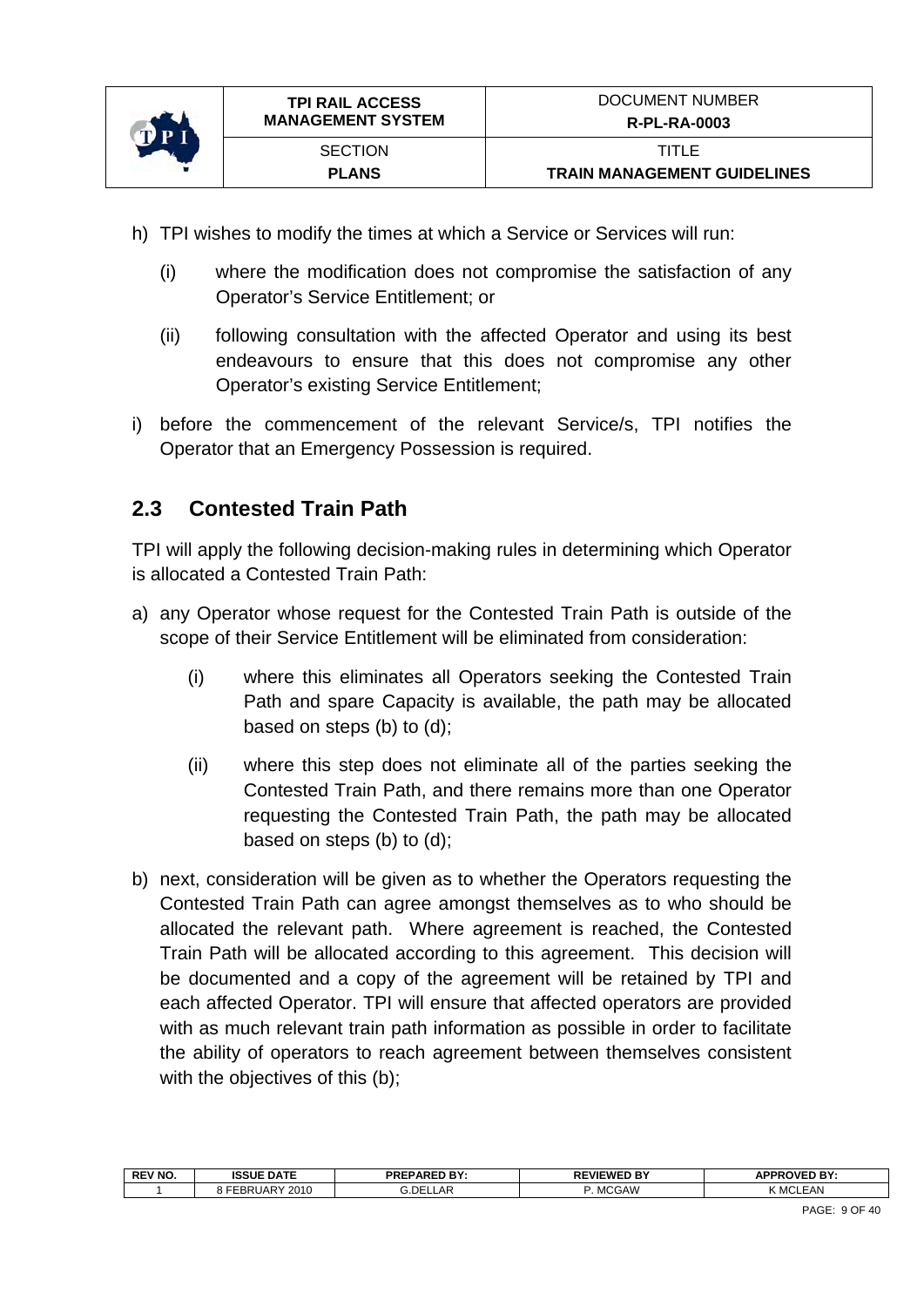

- c) if agreement cannot be reached, TPI will give consideration to the number of Services per fortnight that each Operator is contractually entitled to in accordance with their Service Entitlement:
	- (i) if an Operator is behind (in the contract year to date) in operating its contracted Services in accordance with its Service Entitlement, that Operator may be given priority over another Operator that is either ahead or on target in operating its contracted Services, unless the reason that Operator is behind relative to its Service Entitlements is due to that Operator's own performance, or because of any other circumstance within its control;
	- (ii) where more than one Operator is behind in operating its contracted Services in accordance with its Service Entitlement, the Operator that is most behind (based on actual Services operated as a percentage of contracted Services) may be given priority, unless the reason that Operator is most behind relative to its Service Entitlements is due to that Operator's own performance, or because of any other circumstance within its control;
- d) where the above considerations do not resolve the allocation of a Contested Train Path, TPI will unilaterally determine which Service is allocated the path. In deciding which Service is allocated the path, TPI will have regard to the objectives of these Guidelines, as per section 1.2 of this document, with efficient utilisation of the Network as a priority. TPI will maintain a record of that decision and the reasoning behind it. TPI will treat all Operators fairly in allocating Contested Train Paths.

Whenever TPI makes an allocation decision on a contested train path, at whichever of the above stages in the process that this occurs, it will record the decision and associated reasons in a register. Each affected Operator will be provided with a copy of this information. A copy of this information will also be provided to the Authority on request.

| <b>REV NO.</b> | <b>ISSUE DATE</b>                                  | <b>PREPARED BY:</b> | <b>EVIEWEI</b><br>D BY | <b>APPROVED BY:</b> |
|----------------|----------------------------------------------------|---------------------|------------------------|---------------------|
|                | 2010<br>$\mathsf{u}$ lar $\mathsf{u}$<br>.<br>– אם | ا£DE.<br>.∟LAP      | <b>MCGAW</b>           | K MCLEAN            |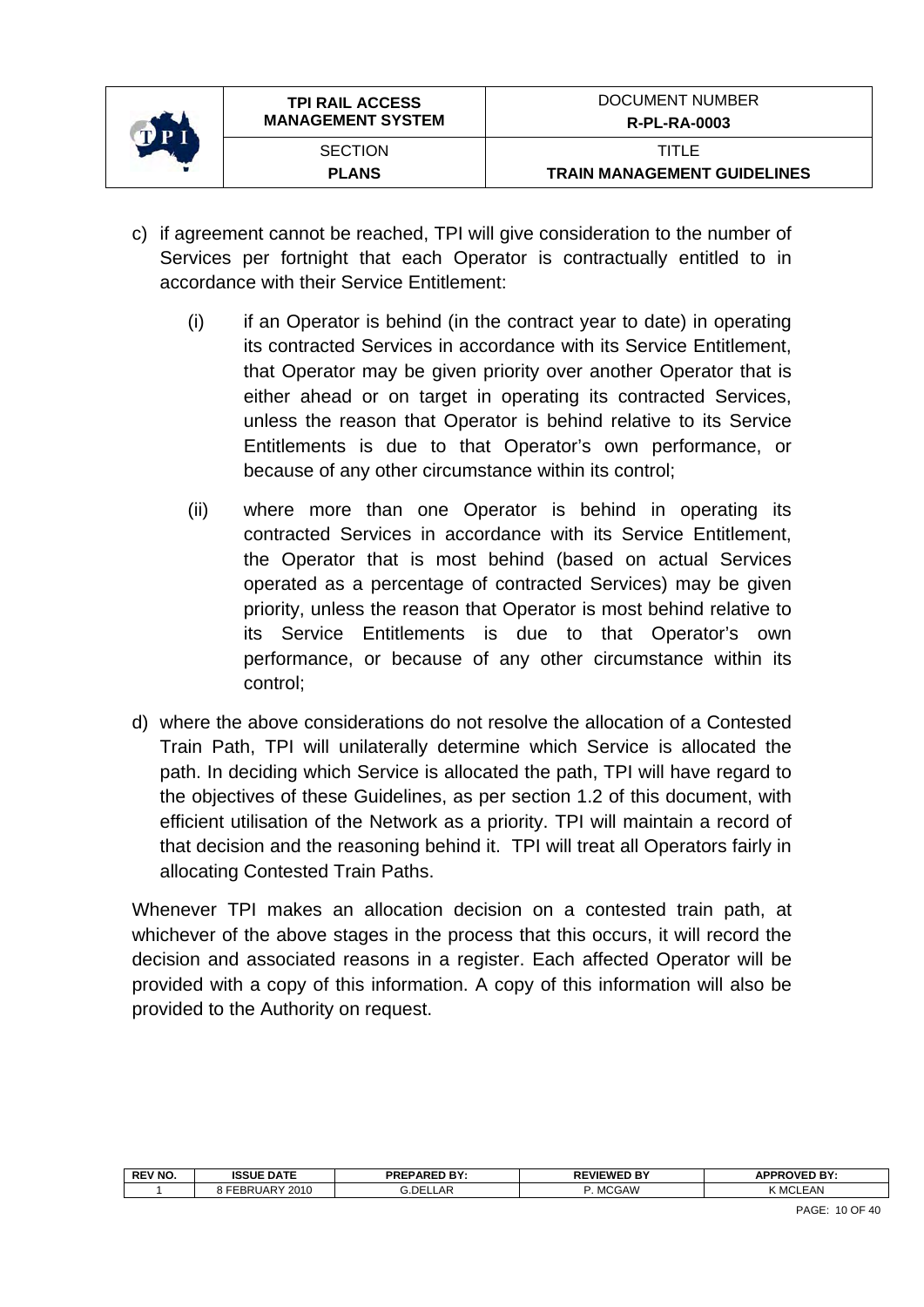<span id="page-10-0"></span>

## **3 Real-time Management of Services**

## **3.1 Services presented on time, late or early**

### **3.1.1 Services presented on time**

Both TPI and the Operator will use their best endeavours to ensure that a Service that is presented at the point of entry to the Network on time in accordance with its scheduled Train Path will depart at the scheduled time. This point of entry is the location on the Network nominated by TPI for the commencement of the Service (unless otherwise specified in the Access Agreement).

TPI will use its best endeavours to ensure that a Service that enters the Network on time in accordance with its scheduled Train Path exits the Network on time, subject to:

- a) safety considerations;
- b) matters beyond the reasonable control of TPI, which affect its ability to provide the Train Path;
- c) emergencies or incidents affecting the Services;
- d) the Operator's compliance with the following obligations:
	- (i) the Operator advising TPI within 30 minutes of its scheduled departure that it will present its Service at the point of entry to the Network on time;
	- (ii) the Operator presents the Service at the point of entry to the Network on time;
	- (iii) the Operator complies with any Instructions issued by TPI (refer section 3.2);
	- (iv) the Operator uses its best endeavours to ensure that the Service exits the Network on time.

| <b>REV NO</b> | <b>ISSUE DATE</b>  | <b>DAPED RY.</b><br><b>PRE</b><br>. .<br>- | <b>REVIEWED BY</b> | <b>APPROVED BY</b> |
|---------------|--------------------|--------------------------------------------|--------------------|--------------------|
|               | 2010<br>JA⊮.<br>-- | LLAR<br>3.DEI                              | <b>MCGAW</b>       | <b>MCLEAN</b>      |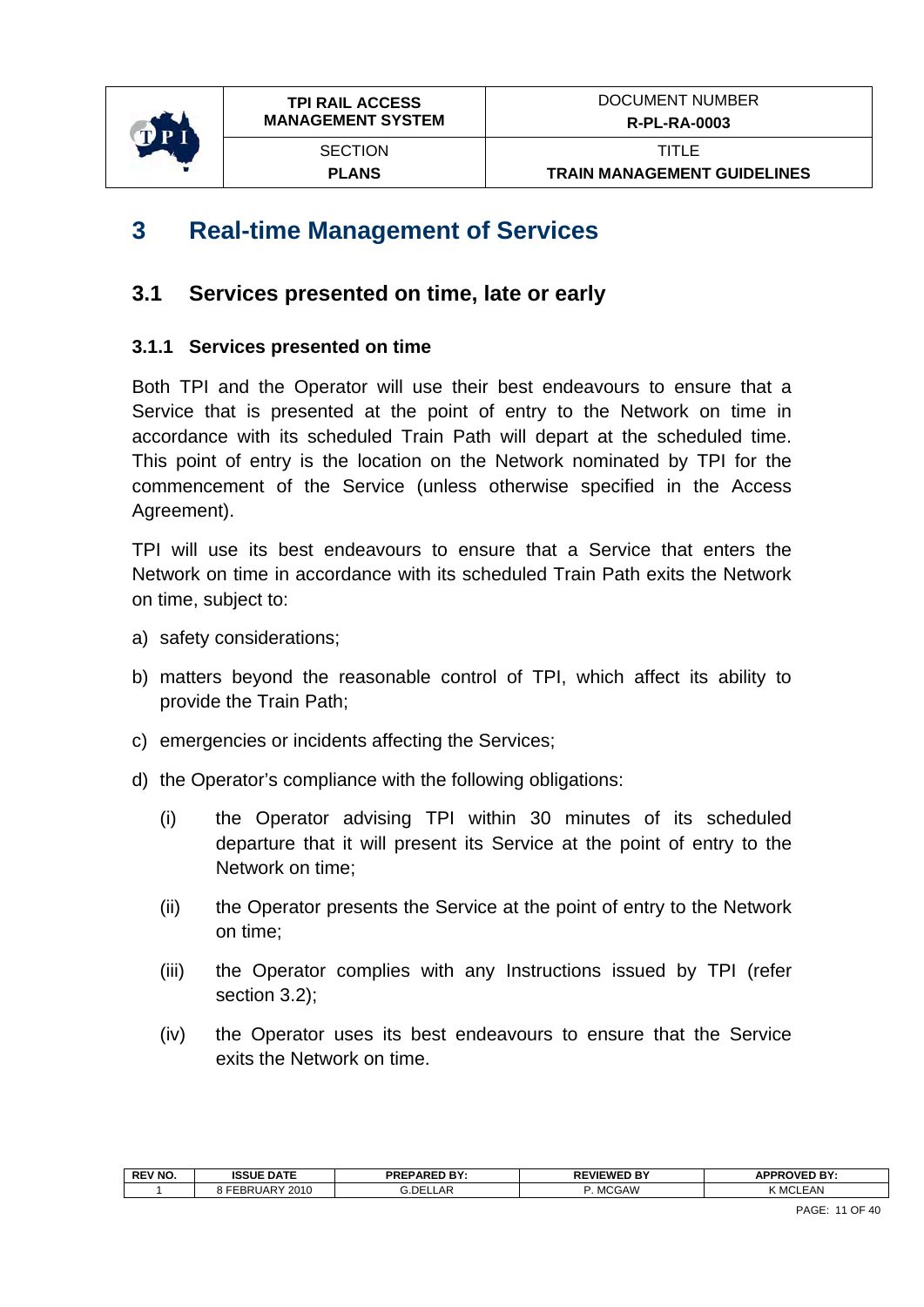

#### **3.1.2 Services presented early**

Where an Operator presents a Service at the point of entry to the Network more than 15 minutes prior to its scheduled departure time, it must provide TPI with at least 30 minutes notice of its early arrival prior to arriving at the point of entry to the Network. TPI will use its best endeavours to accommodate a service which is running early or which is presented at the point of entry to the Network more than 15 minutes early by providing a train path for that service at TPI's first available opportunity in accordance with the general principles of train management in the Decision Making Matrix. In allocating priorities to Services, reference may be made to the Decision-Making Matrix (refer Appendix B).

TPI will use its best endeavours to ensure that a Service that enters the Network prior to its scheduled departure time will hold that gain, subject to:

- a) safety considerations;
- b) all other Service Entitlements being satisfied;
- c) matters beyond the reasonable control of TPI, which affect its ability to provide the Train Path;
- d) emergencies or incidents affecting the Services;
- e) the Operator's compliance with the following obligations:
	- (i) the Operator advising TPI with at least 30 minutes' notice prior to its early arrival at the point of entry to the Network;
	- (ii) where an earlier Train Path can be allocated and the departure time is rescheduled accordingly the Operator presents the Service at the point of entry to the Network on time (based on this revised departure time);
	- (iii) the Operator complies with any Instructions issued by TPI (refer section [3.2](#page-13-1));
	- (iv) the Operator uses its best endeavours to ensure that the Service holds the gain between entry and exit of the **Network**

| <b>REV NO.</b> | <b>ISSUE DATE</b>    | <b>PREPARED BY:</b> | <b>REVIEWED BY</b> | <b>APPROVED BY</b> |
|----------------|----------------------|---------------------|--------------------|--------------------|
|                | 2010<br>UAR'<br>-BR∶ | <b>G.DELLAR</b>     | <b>MCGAW</b>       | <b>KMCLEAN</b>     |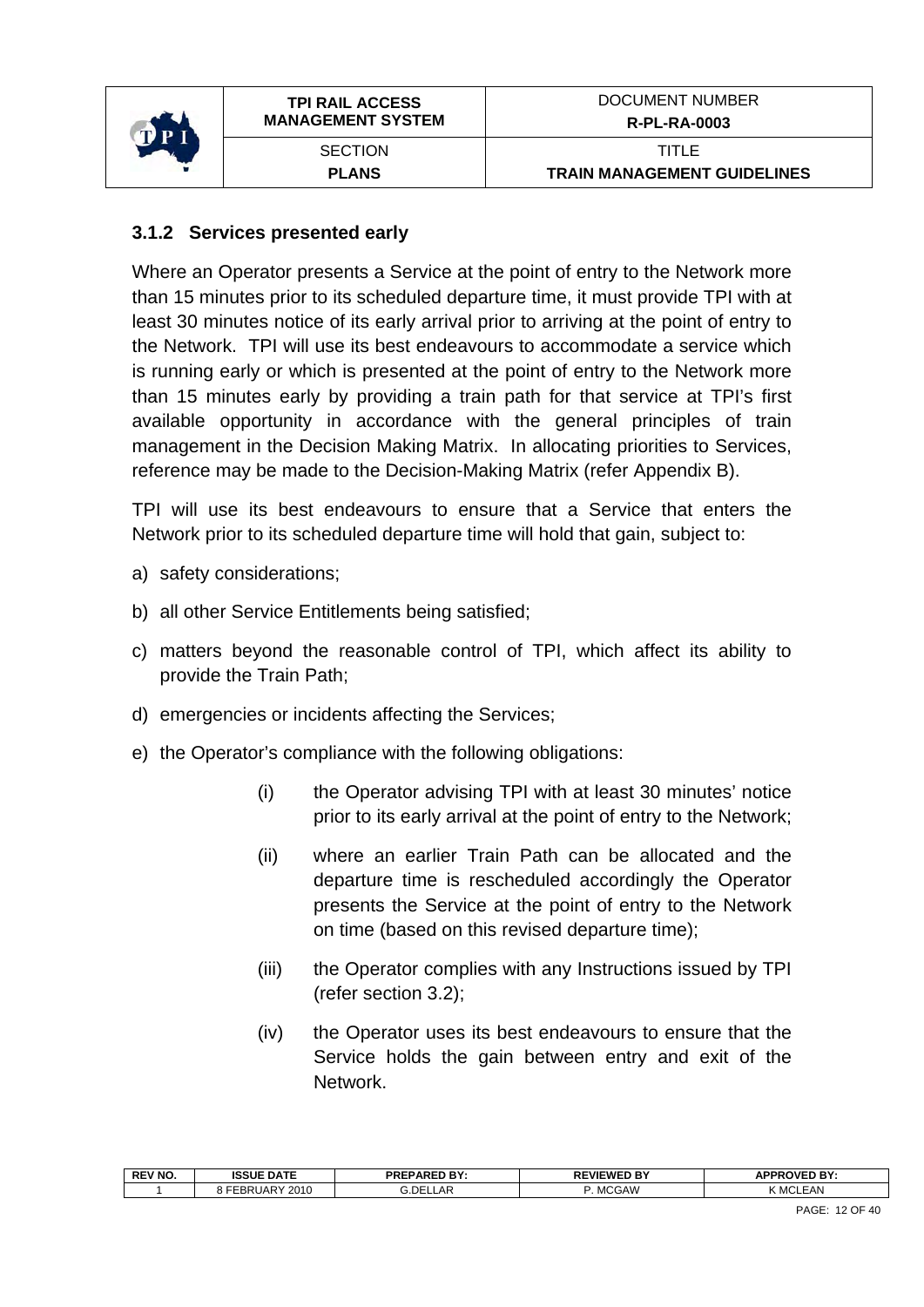

#### **3.1.3 Services presented late**

Where an Operator is unable to present a Service at the point of entry to the Network at to its scheduled departure time, it must:

- a) provide TPI with at least 30 minutes notice of this prior to its original scheduled departure time, and advise of its estimated revised arrival time; and then
- b) provide TPI with at least 15 minutes notice prior to arriving at the point of entry to the Network.

TPI will use its best endeavours to accommodate a service which is running late or which is presented at the first point of entry to the Network late by providing a train path for that service at TPI's first available opportunity in accordance with the general principles of train management in the Decision Making Matrix.

TPI will use its best endeavours to ensure that a Service that enters the Network after its scheduled departure time recovers some or all of its lost time, subject to:

- c) safety considerations;
- d) all other Service Entitlements being satisfied;
- e) matters beyond the reasonable control of TPI, which affect its ability to provide the Train Path;
- f) emergencies affecting the Services;
- g) the Operator's compliance with the following obligations:
	- (i) the Operator provides TPI with at least 30 minutes notice of its late arrival prior to its original scheduled departure time, and advises of its estimated revised arrival time;
	- (ii) the Operator provides TPI with at least 15 minutes notice prior to arriving at the point of entry to the Network;
	- (iii) where a later Train Path can be allocated and the departure time is rescheduled accordingly the Operator presents the Service at the point of entry to the Network on time (based on this revised departure time);

| $ -$<br>$\sim$ | <b>REV NO</b> | <b>ISSUE DATE</b> | DDEDADEN BV.<br>-ռ⊾ | --<br>REVIEWEI<br>. .<br>. . | <b>IPPPOVED RY</b><br>יטטמ<br>mі |
|----------------|---------------|-------------------|---------------------|------------------------------|----------------------------------|
|                |               | 2010<br>JAR       | DEI<br>$\mathbf{a}$ | <b>MCGAW</b>                 | MC<br>:AN                        |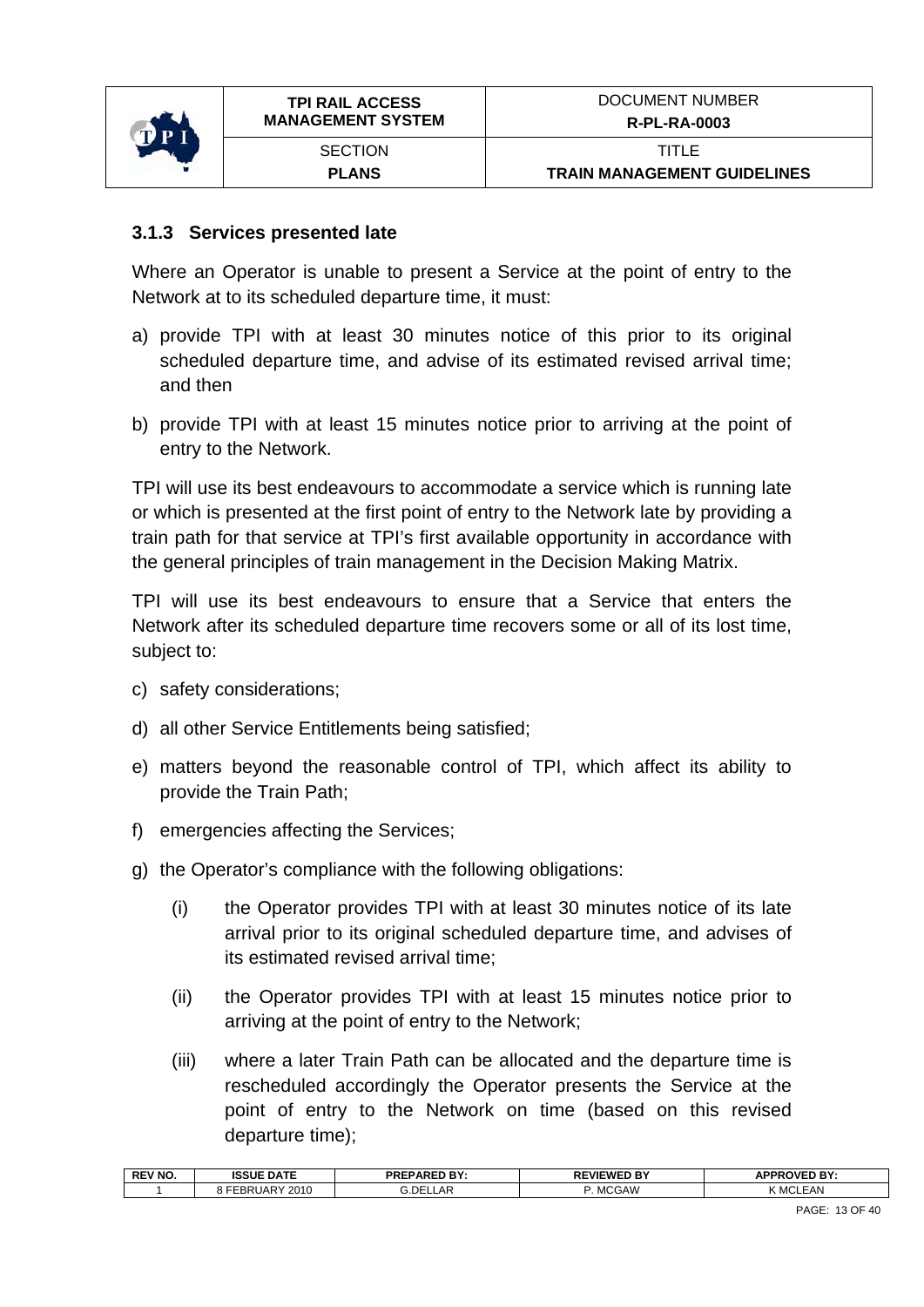<span id="page-13-0"></span>

- (iv) the Operator complies with any Instructions issued by TPI (refer section [3.2\)](#page-13-1); and
- (v) the Operator uses its best endeavours to ensure that the Service recovers some or all of the lost time between entry and exit of the Network.

If any other conflicts arise in the real-time management of Services that have or are about to commence on the Network, reference will be made to the Decision-Making Matrix.

## <span id="page-13-1"></span>**3.2 Instructions**

TPI may issue Instructions to the Operator and these Instructions may include but are not limited to instructions or directions:

- a) to cease to use a Train Path by the Service and for the Service to proceed over the Train Path on the Network as TPI nominates;
- b) to continue use by the Service of the Network subject to such variation of the relevant Train Path or the Service or the composition or quality of Trains as TPI nominates;
- c) to require the Service to proceed to a point on the Network as nominated by TPI and stand there until TPI issues a further instruction or direction in relation to the Service; or if the Service operates outside of its Train Path, to delay or redirect the Service to allow access to the Network by another Operator of a train (including, if relevant, TPI) whose service would, but for the delay or restriction of the Operator's Service, be delayed or further delayed;
- d) to change the entry and/or exit time of a Train Path;
- e) to issue notification of a temporary speed restriction on a section of track;
- f) to cancel a Train Path; and
- g) to amend or clarify application of TPI's Network Rules.

In issuing such Instructions TPI will:

| <b>REV NO</b> | <b>ISSUE DATE</b> | <b>PREPARED BY:</b> | <b>EVIEWED BY</b><br>. . | <b>APPROVED RY</b><br>m |
|---------------|-------------------|---------------------|--------------------------|-------------------------|
|               | 2010<br>·EBRUAR`  | LLAR<br>3.DEI       | <b>MCGAW</b>             | <b>(MCLEAN</b>          |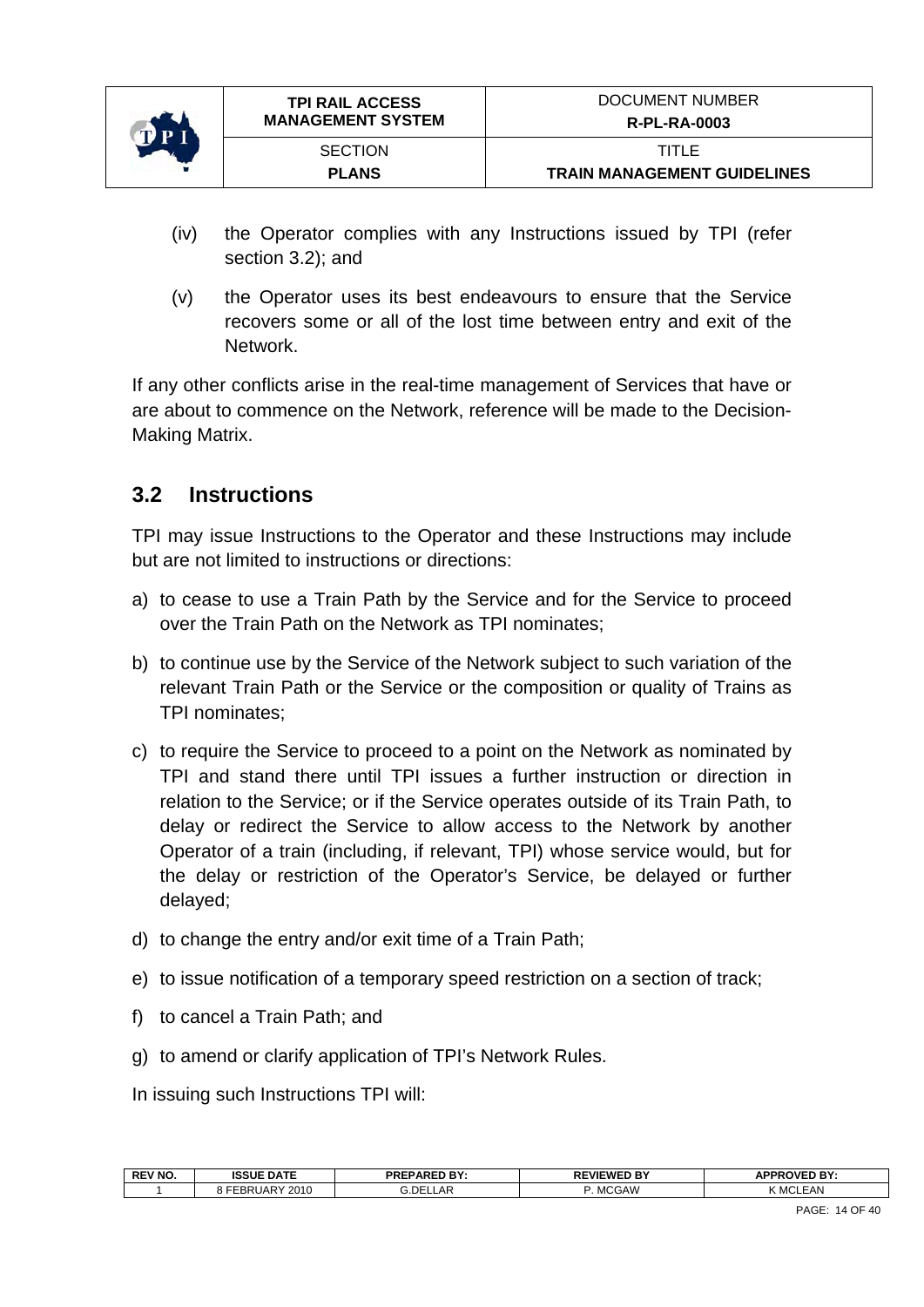

- h) use its best endeavours to minimise disruption to the Operator's Services as well as any other Operator's Services;
- i) use its best endeavours to give the Operator reasonable notice in order for it to be able to comply with the Instruction;
- j) where a variation to a Train Path is to be permanent, it will be done so in accordance with the procedures specified in section 3.1 of TPI's Train Path Policy;
- k) as soon as reasonably practicable and in any event before an Instruction becomes effective, give to the Operator a written copy of the Instruction if such Instruction is ordinarily given in writing by TPI to Operators; and
- l) where a variation to a Train Path is to be temporary, the duration of the temporary Train Path will be consistent with the duration of the Instruction issued.

In receiving such Instructions the Operator will:

- m) comply with all Instructions and immediately inform all relevant train crew of the Instructions and any subsequent modifications to them;
- n) if the Instruction is a Train Control Direction, comply with this Instruction immediately;
- o) ensure that all relevant train crew are familiar with TPI's TMG, including its Network Rules, as well as any other relevant information provided to the Operator by TPI and will promptly inform the relevant train crew of any changes;
- p) in complying with Instructions, use its best endeavours to minimise disruption to any other Operator on the Network.

Unless the Train Control Centre gives an instruction that is a Train Control Direction, the Operator need only comply with an Instruction if it was given a reasonable time before the required time for compliance. Where an Instruction is unreasonable or impractical, for operating and cost reasons, the Operator may decline to run the service without penalty to its Service Level Performance Record.

TPI is not responsible for any delay suffered or cost incurred by the Operator in complying with a proper Instruction and the Operator releases TPI from any

|                | .                      | .<br>-----------    | ---------<br>-------------- |                     |
|----------------|------------------------|---------------------|-----------------------------|---------------------|
| <b>REV NO.</b> | <b>ISSUE DATE</b>      | <b>PREPARED BY:</b> | <b>REVIEWED BY</b>          | <b>APPROVED BY:</b> |
|                | 2010<br><b>EBRUARY</b> | G.DELLAR            | . MCGAW                     | <b>KMCLEAN</b>      |
|                |                        |                     |                             |                     |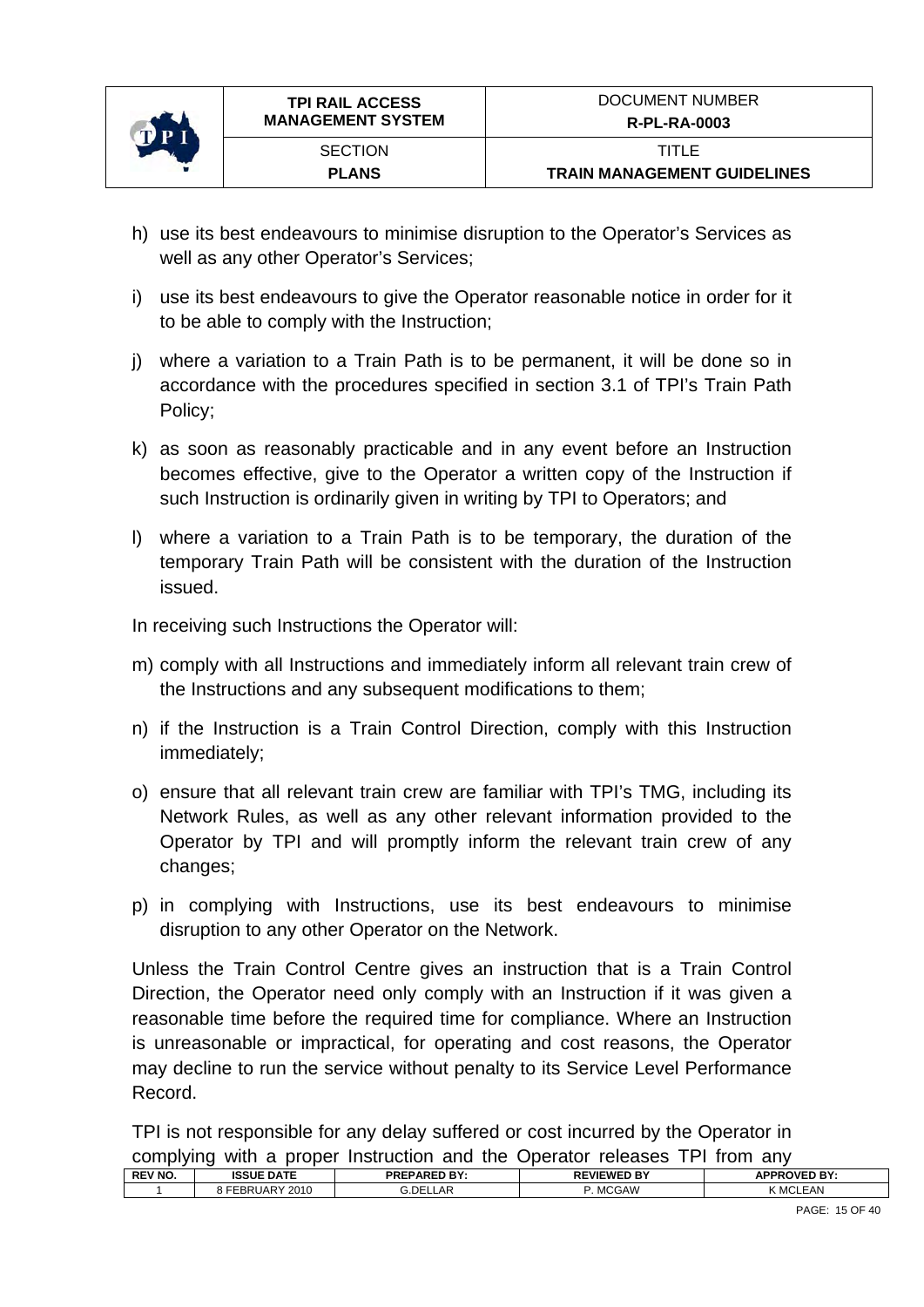<span id="page-15-0"></span>

claim arising from such compliance. The Operator is not responsible for any delay suffered or cost incurred by TPI in the Operator complying with a proper Instruction of TPI and TPI releases the Operator from any such claim arising from such compliance.

# **4 Managing infrastructure issues**

## **4.1 Network repairs, maintenance and upgrades**

#### **4.1.1 Possessions**

TPI may perform repairs, maintenance or upgrading of the Network, or take possession of any part of the Network for the purpose of undertaking repairs, maintenance and upgrades, including undertaking such works for reasons related to safety, at any time. If repairs, maintenance or upgrading of the Network, or taking possession of any part of the Network for this purpose, are reasonably likely to materially affect Train Paths, prior to the commencement of the works, TPI will:

- a) take all reasonable steps to minimise any disruptions to Train Paths;
- b) at all times consult with all Operators whose Train Paths may be affected by a possession of the Network; and
- c) use its best endeavours to provide an alternative Train Path but need not obtain the affected Operator's consent to be able to perform repairs, maintenance or upgrading of the Network, or take possession of any part of the Network for this purpose.

TPI will:

- d) notify all affected Operators when possession of the Network is required for an emergency or due to a Force Majeure event; and
- e) treat all Operators fairly in the management of possessions.

TPI acknowledges that Section 34A of the Railways (Access) Act 1998 provides the ERA with powers should it believe that TPI's conduct would be construed as hindering or preventing an Operator's access to TPI's Railway Network.

| <b>REV NO.</b> | <b>ISSUE DATE</b>     | <br><b>PREPARED</b><br>: דם: | <b>REVIEWED BY</b> | <b>OVED BY:</b><br>8 DDD |
|----------------|-----------------------|------------------------------|--------------------|--------------------------|
|                | 2010<br>RUARY<br>CDR. | <b>G.DELLAR</b>              | <b>MCGAW</b>       | EAN<br>(MCL              |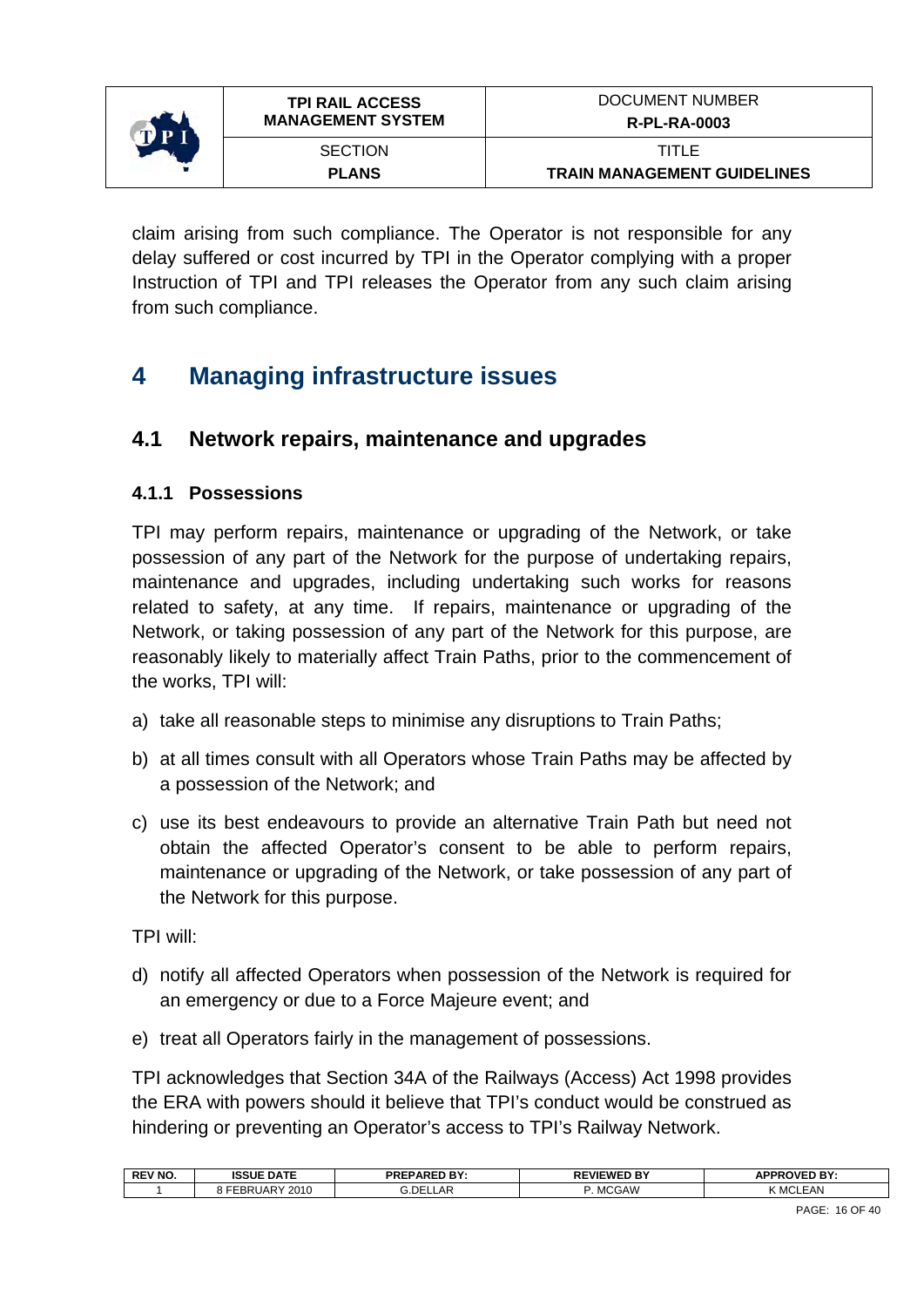

#### **4.1.2 .Consultation re Possessions**

The following principles will be applied in consulting with Operators in relation to possessions:

- a) where works can be undertaken without affecting the use of Train Paths, no notice is required;
- b) where TPI must take possession for emergencies related to safety or natural or other events that might affect the Network, TPI will advise affected Operators as soon as possible of:
	- (i) the circumstances;
	- (ii) the likely impact on Train Paths;
	- (iii) the likely duration of the possession;
- c) where TPI is to take possession for maintenance activities for periods less than six hours, it will give a minimum of 2 days' notice to affected Operators;
- d) where TPI is to take possession for maintenance activities for periods of between 6 and 48 hours:
	- (i) it will give a minimum of two weeks notice to affected Operators; or
	- (ii) if TPI is unlikely to be able to satisfy all Service Entitlements in the relevant fortnight, it will negotiate with Operators to determine what temporary adjustments may need to be made in order to facilitate the possession;
- e) where TPI requires possession for either major maintenance activities extending beyond 48 hours or where an upgrade will require changes over a long period of time, TPI will give at least six months notice or at least three months notice subject to reaching agreement with all affected Operators to this reduced notice period. TPI will also commence negotiations with affected Operators from the date of the notice to determine what adjustments may need to be made in order to facilitate the possession. TPI will provide its network possession notices related to these works to affected Operators and also to all other Operators on the same date;

| <b>REV NO</b> | <b>ISSUE DATE</b>          | <b>PREPARED BY:</b> | L'VIEWED BY<br><b>RF</b> | <b>APPROVED BY:</b> |
|---------------|----------------------------|---------------------|--------------------------|---------------------|
|               | 2010<br><b>BR</b><br>.JAP` | DFI<br>∟AP          | MCGAW<br><b>IVIU</b>     | EAN<br>MO           |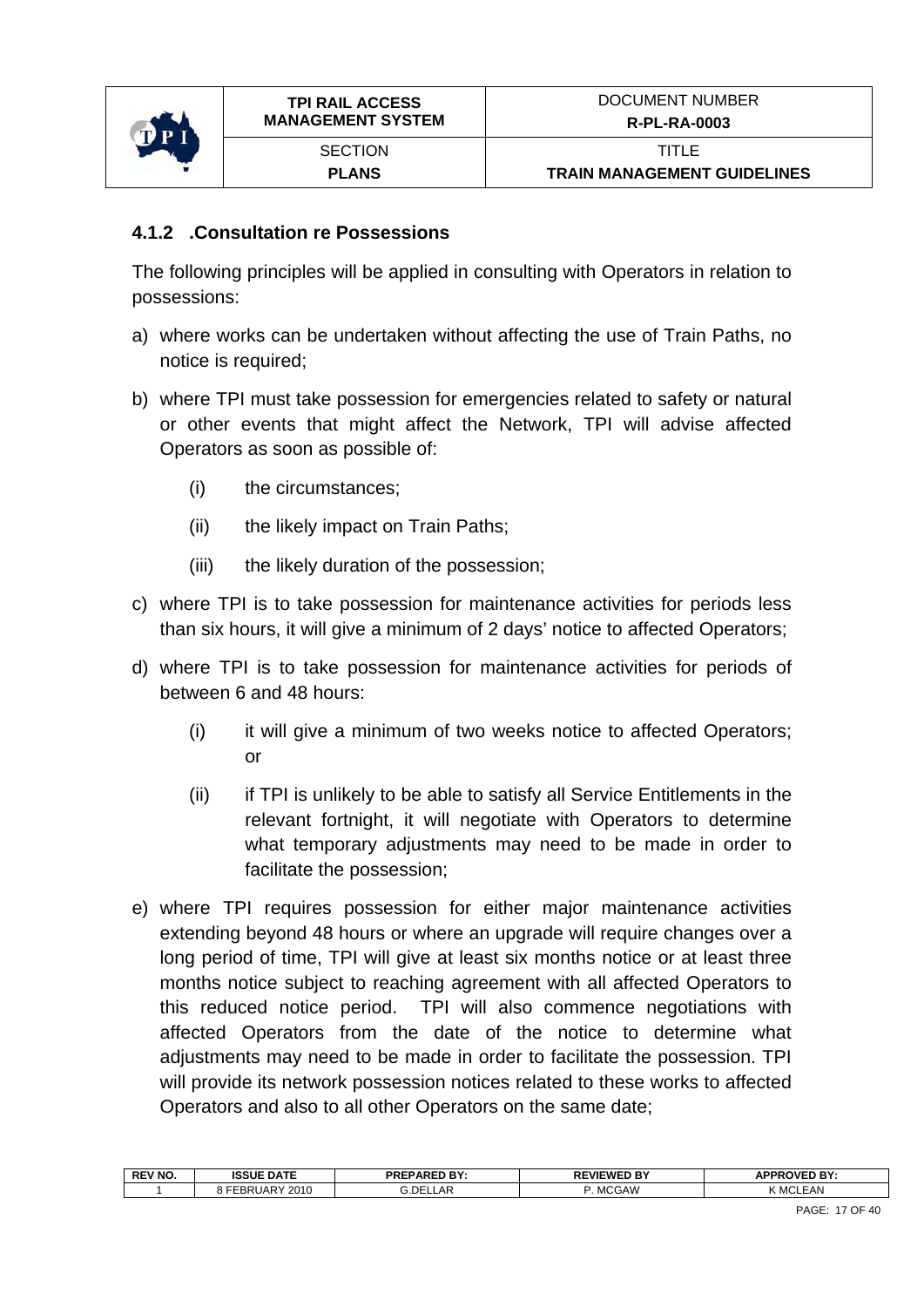<span id="page-17-0"></span>

- f) in the event that the timeframes for the maintenance activity notified by TPI are not achievable TPI will:
	- (i) notify affected Operators as soon as possible; and
	- (ii) provide a revised estimate of the anticipated completion time.
- g) Any notice given under this policy will describe:
	- (i) the extent and nature of the works;
	- (ii) the potential effect on Train Paths; and
	- (iii) what alternative arrangements are proposed.

## **4.2 Management of emergencies or other incidents**

In the event of an emergency which requires TPI to close all or part of the Network, TPI will notify all affected Operators as soon as possible of:

- (a) the nature of the incident;
- (b) the likely effect on Train Paths (and the possible duration of that effect); and
- (c) develop a recovery plan with each affected Operator in accordance with the provisions of their Access Agreement.

#### **4.2.1 Network blockages**

A Train failure which results in a blockage of the Network will be cleared using alternative locomotives and crews arranged by the relevant Operator of that Train or by TPI. The relevant Operator will co-operate fully with TPI in determining the strategy that will minimise the time that the Network will be blocked. In determining the strategy to recover the failed Train and clear the blockage from the Network, consideration may also be given, in consultation with the Operator of the failed train, to:

- (a) a reduction of loading;
- (b) continuing at a reduced speed;
- (c) arranging an alternative locomotive and continuing; or
- (d) amalgamating Trains.

| <b>REV NO.</b> | <b>ISSUE DATE</b> | <b>PREPARED BY:</b><br>DI. | <b><i>EVIEWED BY</i></b><br>n r | <b><i>NPPROVED BY:</i></b> |
|----------------|-------------------|----------------------------|---------------------------------|----------------------------|
|                | 2010<br>_or:      | <b>DEI</b><br>LAR<br>J.VEL | <b>MCGAW</b>                    | <b>EAN</b><br>- MC         |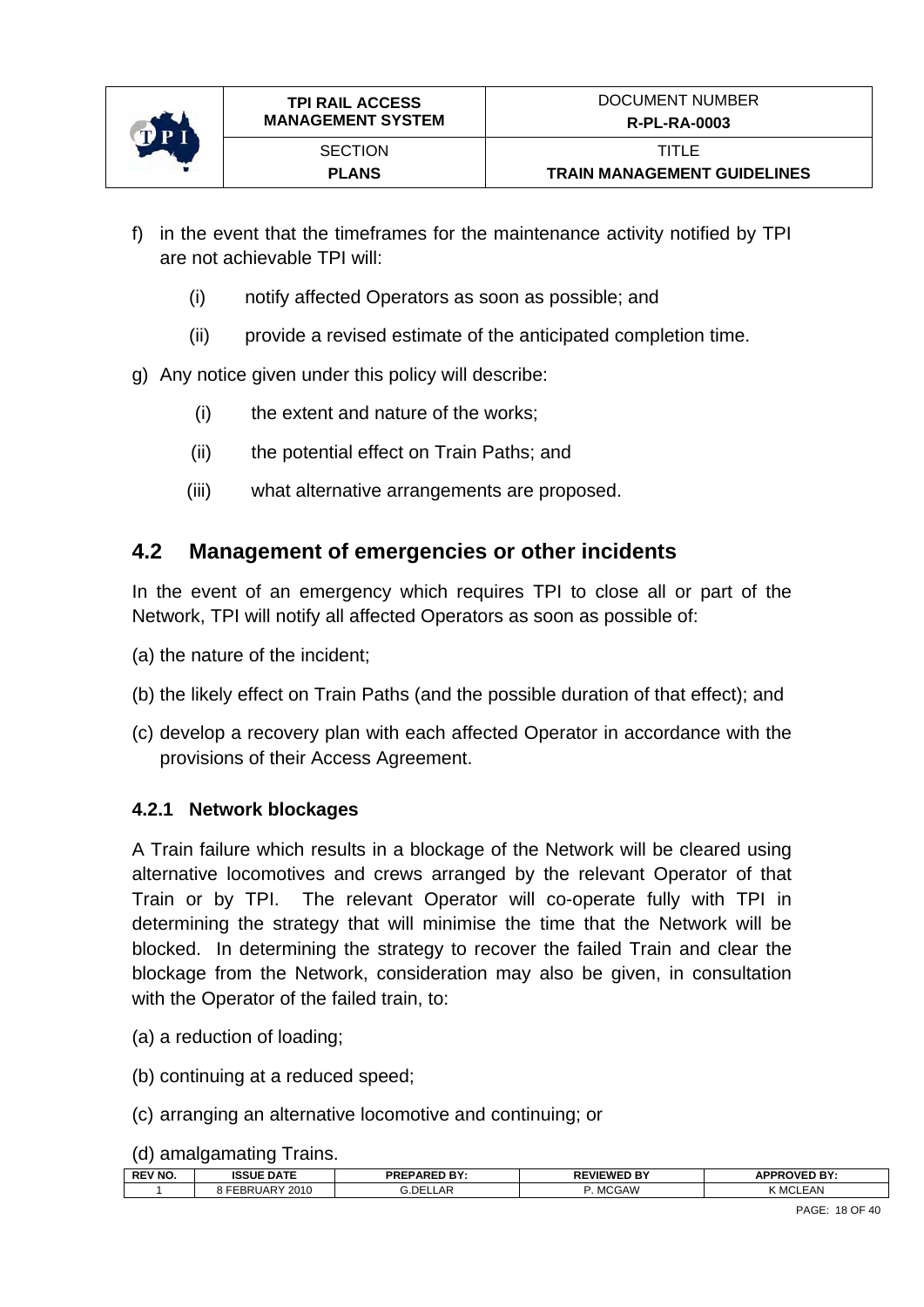<span id="page-18-0"></span>

Operators, other than the Operator whose train has failed, must provide reasonable assistance to TPI when necessary to facilitate the clearing of a blockage of the Network caused by a failed train.

An operator is not required to provide assistance if it will incur cost and risk unless agreement is reached on how the costs and risks will be shared. Agreement on the terms and conditions for providing assistance may be negotiated within the Access Agreement.

The failed Train will be cleared from the main line to the nearest location where it does not impact on train running and the Operator will then be responsible for planning repairs and alternative Train Paths in conjunction with TPI within the earliest possible time so as not to impede the operation of the Network.

## **4.3 Train activities following an incident or an emergency**

Following a major delay which has impacted the passage of Services on the Network, then, subject to each Operator's Service Entitlement, TPI will ensure that trains resume service in the order that they were scheduled to run prior to the event causing the delay, if practical, subject to consultation with Operators as to their positions and needs including factors such as crewing arrangements, sensitive freight and shipping or production requirements.

## **4.4 Management of issues affecting daily operations**

Daily issues (such as the imposition of temporary speed restrictions) will be managed in accordance with:

- a) TPI's Network Rules (provided with the Access Agreement); and
- b) the relevant Access Agreement.

TPI will maintain the Network (but only in so far as the Network is relevant to the Operator's Train Paths) to the highest level consistent with its obligations under Access Agreements or the requirements on TPI under the Rail Safety Act 1998.

When required by the condition of the Network, TPI may (to the extent of such requirement only) give notice of speed and weight restrictions and the Operator must comply with such a notice.

| <b>REV NO</b> | <b>ISSUE DATE</b> | <b>PREPARED BY:</b> | n RV<br>-VIFWF'<br>. . | <b>APPROVED BY:</b><br>. |
|---------------|-------------------|---------------------|------------------------|--------------------------|
|               | 2010<br>.<br>חה   | ⊥AR<br>.DE!         | <b>MCGAW</b>           | MCL<br>LEAN              |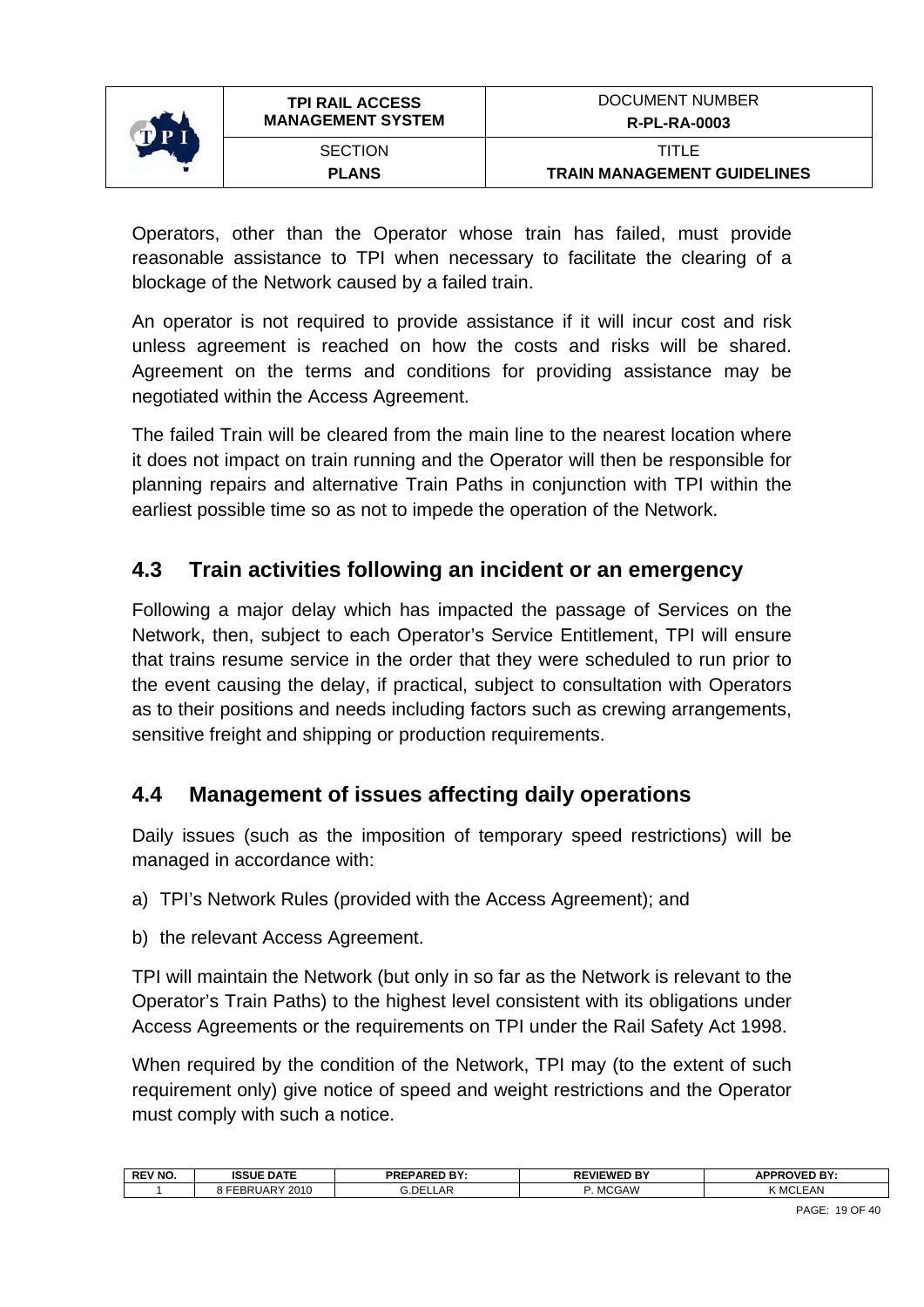<span id="page-19-0"></span>

**TRAIN MANAGEMENT GUIDELINES** 

## **4.5 Disputes**

Any disputes arising in relation to any aspect of these guidelines will be managed in accordance with the Access Agreement. Part 3 of the Code provides for arbitration of Access disputes in certain circumstances in relation to the provisions to be contained in a proposed Access Agreement. Those circumstances are set out in Section 25(2) of the Code.

Once an Access Agreement has been entered into disputes will be resolved by a three-stage process as follows:

(a) firstly, negotiation of the dispute between the parties with a 7 day time limit and using reasonable endeavours;

(b) secondly, by mediation between the equivalent Chief Executive Officers and after 14 days if no agreement is reached by expert mediation; and

(c) thirdly, by arbitration in accordance with the Commercial Arbitration Act 1985.

If no Access Agreement is yet in place, an Access Seeker, seeking Access under the Code, may seek to have the matter arbitrated as a dispute in accordance with Section 26(1) of the Code.

## **4.6 Performance Monitoring (KPI's)**

No later than 90 days after the commencement of an Access Agreement, the parties will meet for the purpose of identifying and agreeing on the means of measuring the performance of each party under the agreement. The agreed means are referred to as Key Performance Indicators.

When agreed, the Key Performance Indicators must be set out in writing signed by both parties. The parties will also agree in writing:

- (a) the manner in which, and the frequency with which, the Key Performance Indicators are to be monitored and recorded;
- (b) the consequences in relation to rights and obligations under the Access Agreement or otherwise of not meeting or of exceeding Key Performance Indicators; and
- (c) any other relevant arrangements relating to the use of Key Performance Indicators in connection with the Access Agreement.

| <b>REV NO.</b> | <b>ISSUE DATE</b> | DDEDADER DV.<br>.              | <b>REVIEWED BY</b> | <b>APPROVED BY:</b>       |
|----------------|-------------------|--------------------------------|--------------------|---------------------------|
|                | 2010<br>EBRUARY   | <b>DE</b><br>$\Delta$ F<br>-ni | <b>MCGAW</b>       | <b>EAN</b><br><b>IVIO</b> |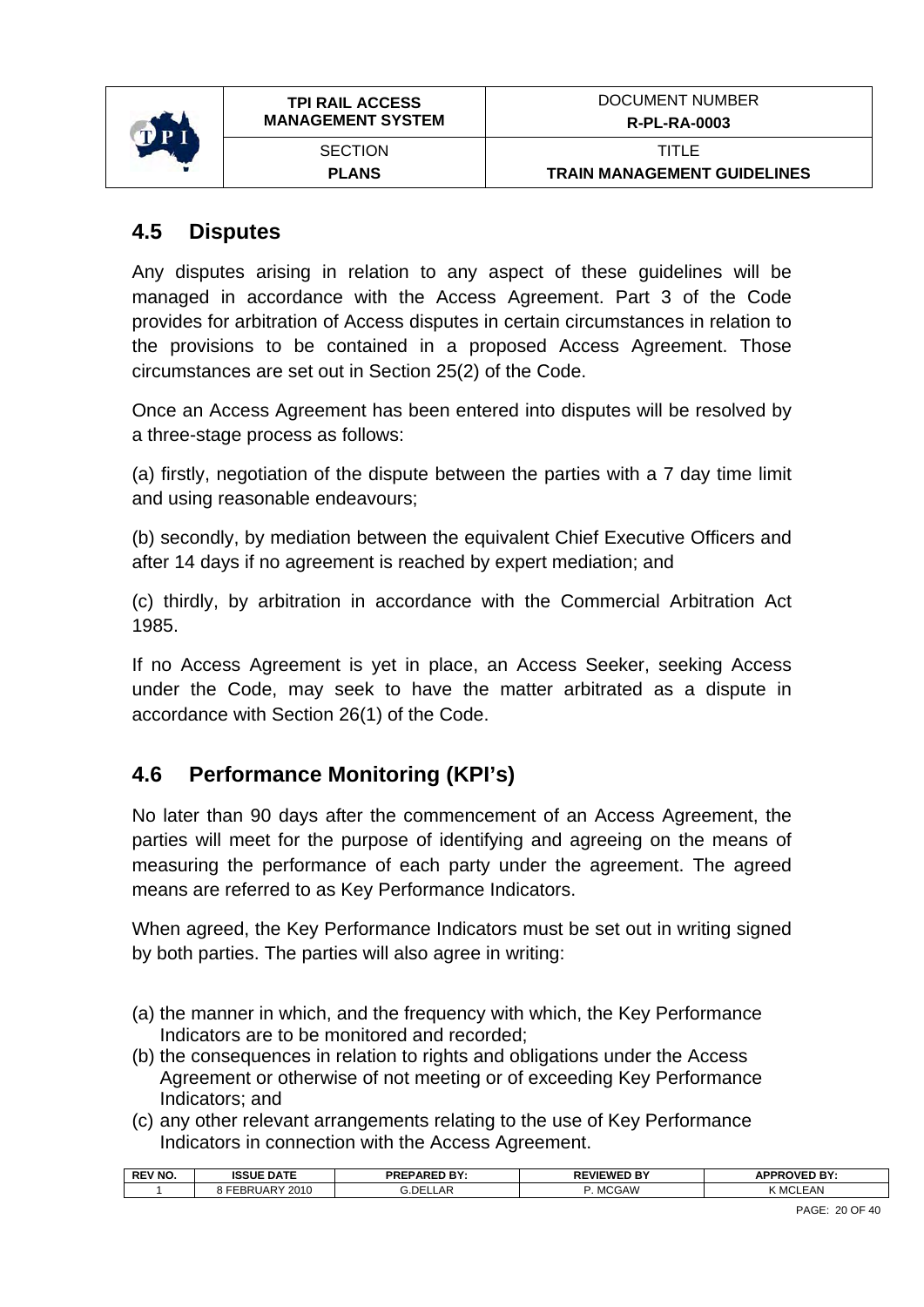<span id="page-20-0"></span>

When recorded in writing and signed by the parties the agreed arrangements relating to Key Performance Indicators will constitute part of an Access Agreement. The parties may in writing signed by each of them vary the terms of the Key Performance Indicators. The Key Performance Indicators are relevant to both parties and must be complied with during the access agreement unless a shorter period is specified. TPI and the Operator will monitor the appropriateness of the Key Performance Indicators.

The parties must meet when agreed but not less than quarterly for the purpose of discussing and determining actual performance against the Key Performance Indicators. The parties will jointly determine the appropriateness of the Key Performance Indicators for the purpose of reward or penalty.

## **4.7 Protocols for Consultation with Operators**

In the event of TPI becoming aware of a Network failure or potential deviation from the Train Path, whereby the predicted exit time from the Network will be at variance to the scheduled exit time, the Operator will be advised, at the earliest possible time, of the magnitude of the variance and revised time of exit from the Network.

The timing of this advice will be as agreed between the Operators and TPI, and should at least take into account the magnitude of the deviation from schedule and the duration of the remaining journey on the Network.

In the event of the Operator becoming aware of a Network failure or potential deviation from schedule, the Operator shall advise TPI at the earliest possible time of the event and the magnitude of the deviation.

To facilitate the above communications process, the Operator and TPI shall provide for a 24 hour communications link unless otherwise agreed.

## **4.8 Consistency between Access Agreements and the TMG**

TPI will ensure where possible, that those sections of an Access Agreement which relate to requirements set out in this document are referenced to the relevant clauses in this document to ensure consistency is maintained between the Access Agreement and this document.

|                                         | <b>APPR</b><br><b>OVED BY:</b><br><b>EVIEWED BY</b> |
|-----------------------------------------|-----------------------------------------------------|
| 'DE.<br>2010<br>UARY<br>_AF<br>nr<br>DК | <b>MCGAW</b><br>101<br>.EAN                         |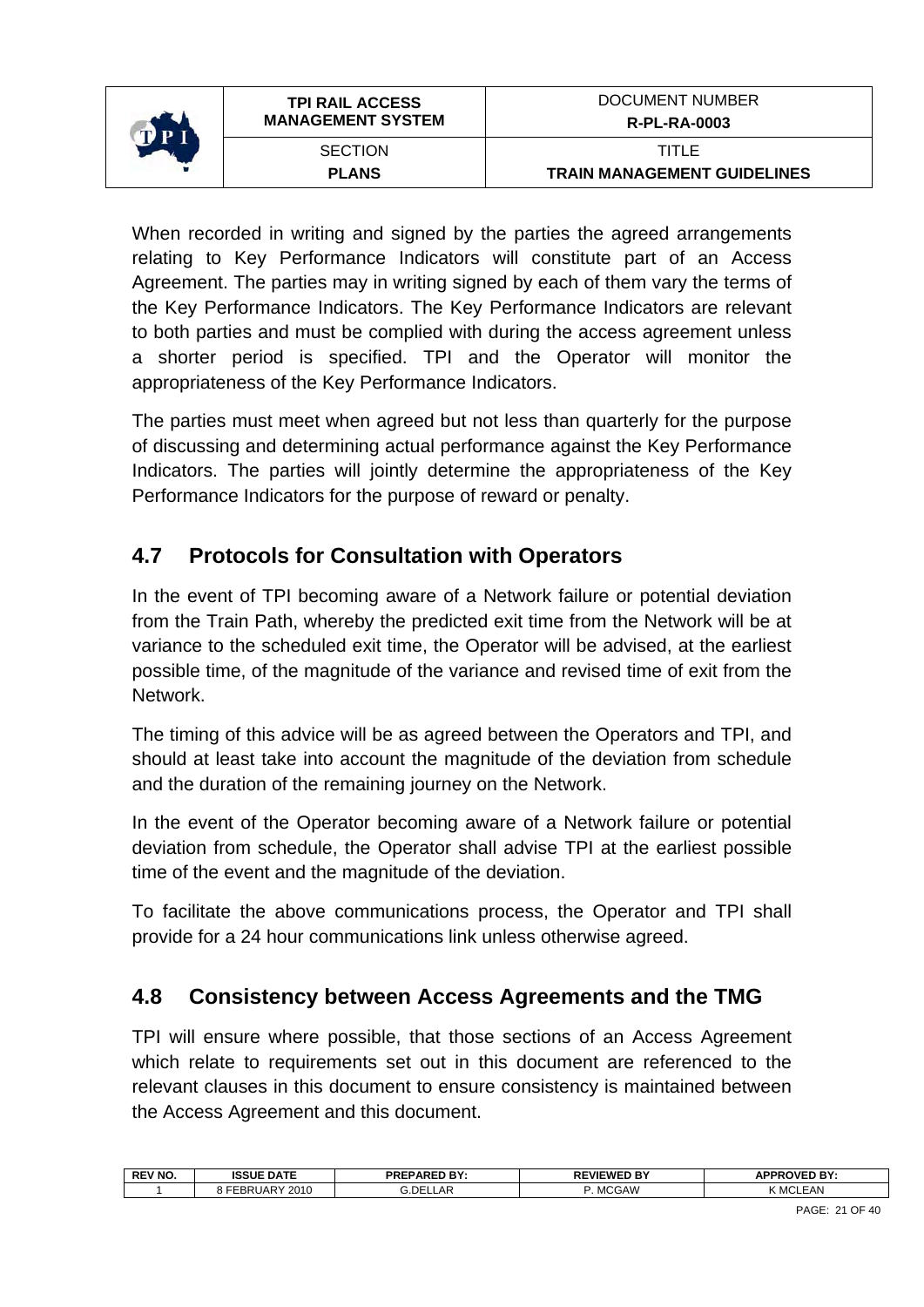<span id="page-21-0"></span>

## **4.9 Compliance and Review**

TPI agrees to a review by the ERA, through a public consultation process, two years after the date when all the regulatory instruments required under the Act and the Code for TPI's railway have been approved by the ERA. It is expected that the review will commence on 1 October 2012 and that TPI will provide the ERA with its proposed revised TMG at this date.

Stakeholders have the ability to express any concern to the ERA which may arise at any time and the ERA will investigate such claims.

The ERA has the power under the Code to amend the TMG at any time and Access Seekers and Operators can at any time request the ERA to consider amendments.

TPI agrees to the monitoring by the ERA of its compliance with the TMG through an audit of TPI's obligations under its TMG conducted every two years. This audit will be carried out by an Independent Auditor approved by the ERA, with TPI managing and funding the audit. The scope of the audit will be determined by the ERA. It is expected that the first audit will commence at the end of the 2011-12 financial year.

The final audit report will be provided to the ERA. The ERA will publish this report on its web site (excluding confidential information).

The ERA can also commission special audits at any time on any TMG issue where additional assurance is required.

## **5 Control and Management of Access to the Network**

### **5.1 Network Management**

#### **5.1.1 Control of the Network**

Control of the Network and management of access to the Network, subject to the Act and Code, remains at all times with TPI.

| <b>REV NO</b> | <b>ISSUE DATE</b>          | <b>PREPARED BY:</b>     | <b>SVIEWE!</b><br>D BY | אם ח<br><b>ADDDC</b><br>∼<br>. |
|---------------|----------------------------|-------------------------|------------------------|--------------------------------|
|               | 2010<br>$\sim$<br>·EBRUAR` | $\sim$<br>3.DEI<br>LLAR | <b>MCGAW</b>           | .EAN<br>, MCLF                 |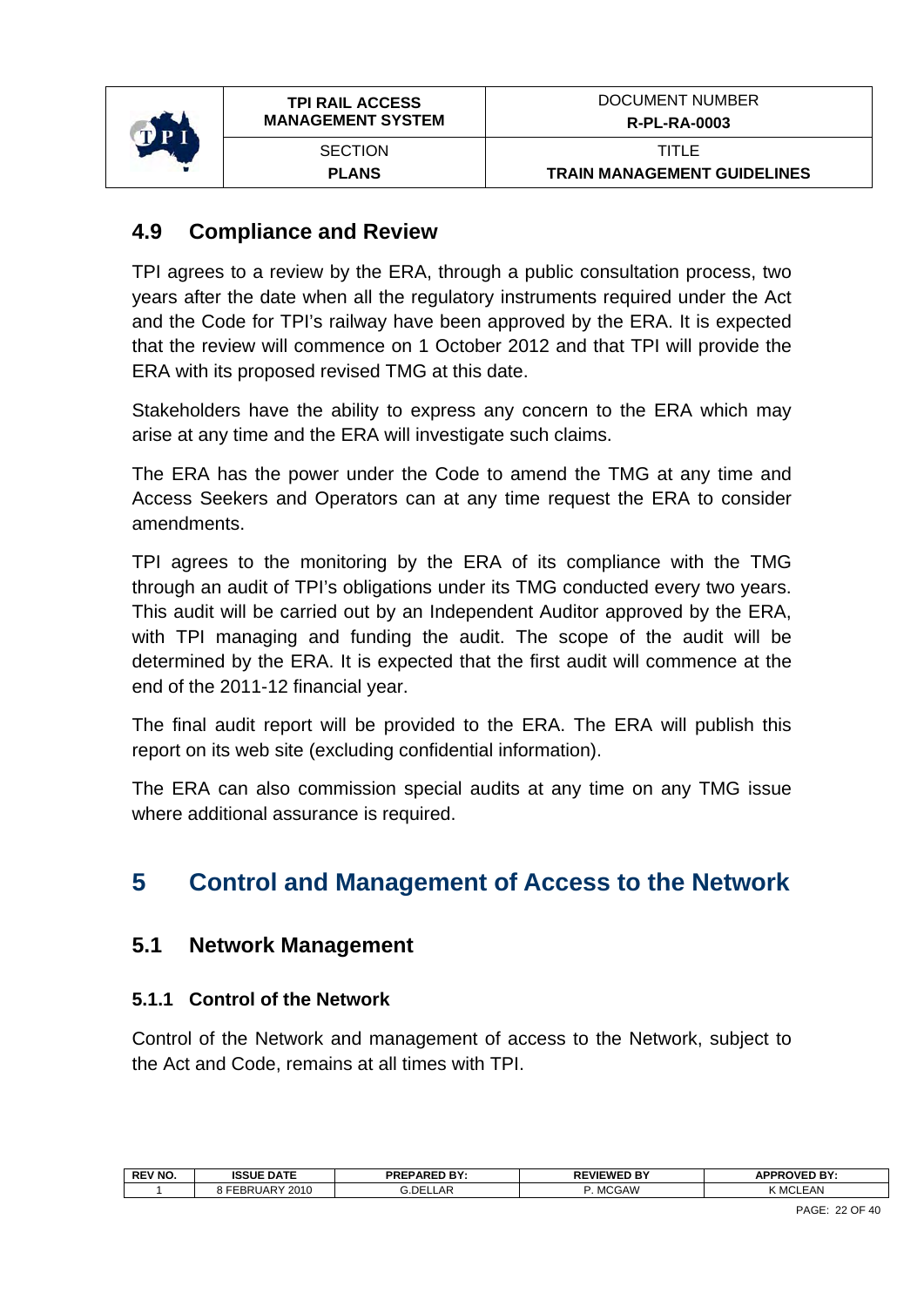

#### **5.1.2 TPI's Warranty of Entitlement to Grant Access**

TPI warrants that it is entitled to grant to the Operator the rights of access to the Network as specified in an Access Agreement.

#### **5.1.3 Network Access Provider's Obligations**

TPI will at all times during the term of an Access Agreement:

- (a) undertake the function of Train Control over the Network;
- (b) comply with the Train Management Guidelines;
- (c) safely and efficiently operate the Network so that any permitted use of the Network by the Operator is facilitated promptly and effectively in accordance with the Access Agreement;
- (d) make the Network available to enable the Operator to use the Train Paths granted by TPI on agreed terms;
- (e) maintain and operate the Train Control Centre and a communication system for the purpose of communication with the Operator and other users of the Network, and to facilitate the Operator's access to that communication system;
- (f) use its reasonable endeavours to provide the Operator with details, as soon as reasonably practicable, of all operating incidents which have affected or could potentially affect the ability of any Train to retain its Train Path, or else affect its security or safety or the security and safety of the freight or personnel; and
- (g) comply with all applicable Acts of the Commonwealth and State Parliaments, subordinate legislation, municipal by-laws and other laws in any way applicable to TPI's management and control of the Network.

#### **5.1.4 Operators Warranty in Relation to Rolling Stock Standards**

The Operator will warrant at all times during an Access Agreement that:

(a) each Train operated by the Operator on the Network is at all times in a good and safe operational condition; and

| <b>REV NO</b> | <b>ISSUE DATE</b> | <b>PREPARED BY:</b> | $-$<br><b>VIEWE</b>  | n RV<br>OVEL.<br>. . |
|---------------|-------------------|---------------------|----------------------|----------------------|
|               | 2010<br>UAR<br>DК | . DEI<br>.AR        | <b>MCGAW</b><br>UAVV | <b>EAN</b><br>MCL    |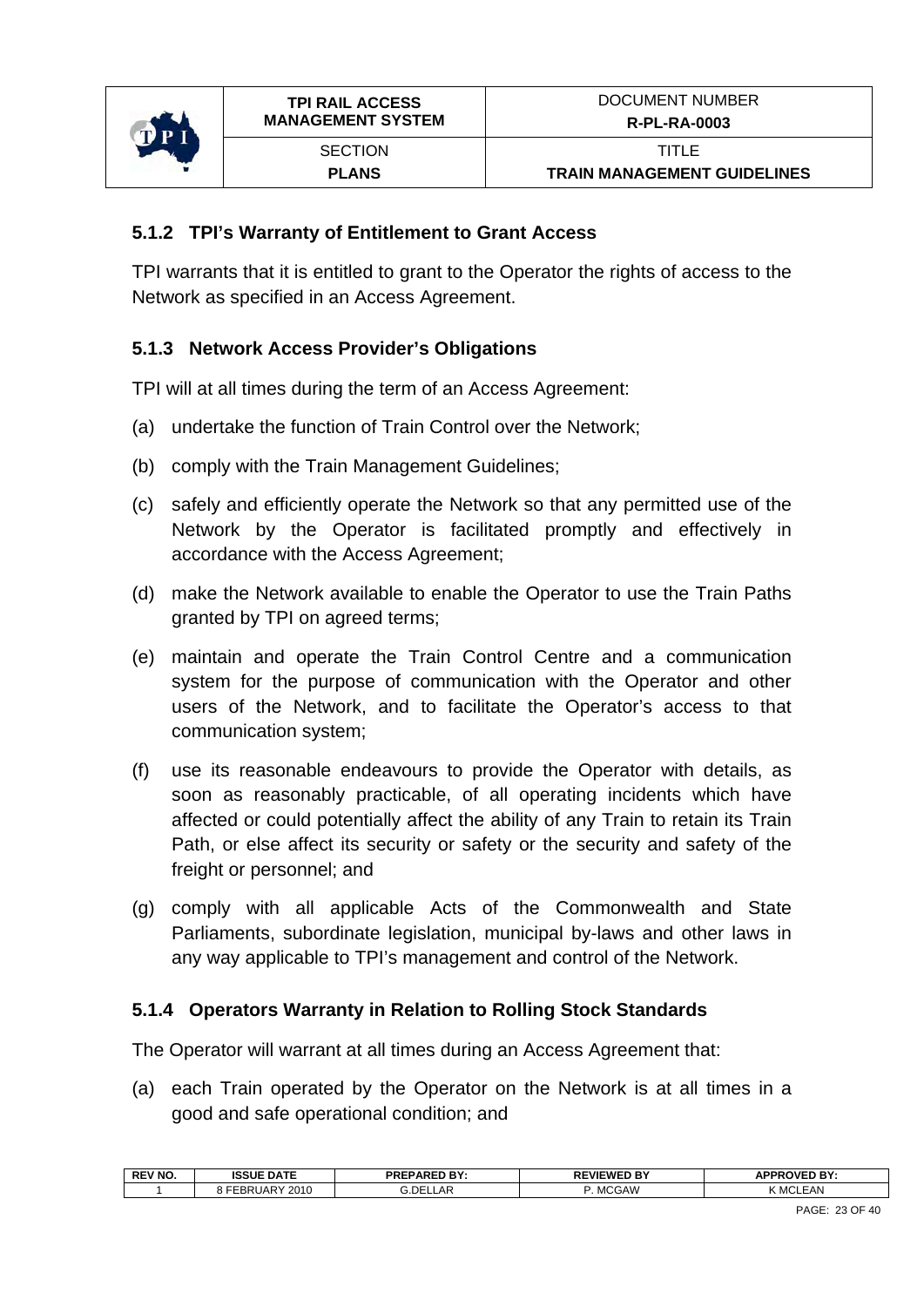

- (b) all of the equipment used by the Operator on or in connection with the Network is maintained to a sufficient standard of safety and to a sufficient level of operational efficiency but in any case to standards at least as high as those set out in all relevant volumes as amended or superseded from time to time of:
	- (i) the "Railways of Australia Manual of Engineering Standards and Practices";
	- (ii) the draft code of practice on Rolling Stock issued or published by the Australasian Railways Association; or
	- (iii) if that draft code of practice on Rolling Stock is subsequently endorsed by the Commonwealth of Australia (including, without limitation, any of its governmental departments or authorities) for national implementation on the Network, then such code of practice once it is so endorsed.

### **5.1.5 Operators Warranty in Relation to Train Crew**

The Operator will warrant at the Commencement Date and at all times during an access term that each Train operated by the Operator on the Network will be operated by a Train Crew consisting of a person or persons who:

- (a) are qualified under TPI's Network Rules and have an appropriate track access permit in accordance with the TPI's Network Rules; and
- (b) have knowledge of the route over which the Train Crew will operate the Train in accordance with the Operator's Procedures; and
- (c) be qualified in the operation of the Rolling Stock used to operate the Train in accordance with the Operator's Procedures.

### **5.1.6 Operator's Obligations**

The Operator must at all times:

- (a) use its best endeavours to ensure that its use of the Network complies with the Train Paths applicable to each Service;
- (b) comply with all TPI's Train Control Directions immediately;
- (c) conduct itself in accordance with Instructions issued;

| <b>REV NO</b> | <b>ISSUE DATE</b>            | <b>PREPARED BY:</b> | <b>EVIEWED BY</b><br>DЕ<br>RL | <b>ROVED BY:</b><br><b>IDDD</b> |
|---------------|------------------------------|---------------------|-------------------------------|---------------------------------|
|               | 2010<br>RUARY<br>DD.<br>- ספ | <b>G.DELLAR</b>     | <b>MCGAW</b>                  | EAN<br>$\sim$<br>MCL            |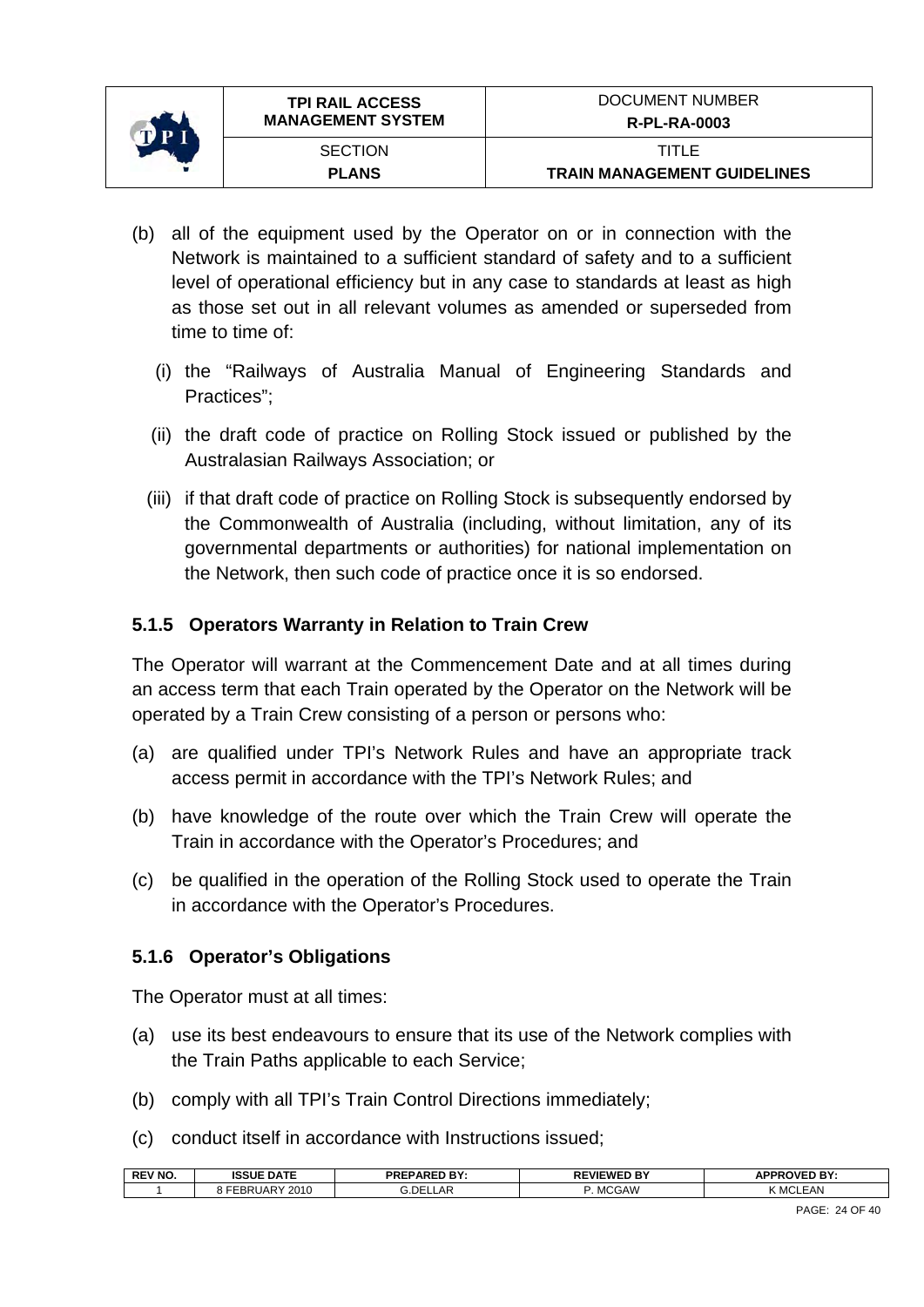

- (d) if it becomes aware that material non-compliance by a Service with the applicable Train Path (or any other Train Path which is provided) has occurred or is a reasonable possibility, notify the Train Control Centre immediately;
- (e) ensure that its use of the Network is carried out in such a way as to minimise obstruction of the Network and so that use of the Network by any other user authorised by TPI is not prevented or delayed (other than through use of the Network in accordance with the TMG or any Access Agreement or through proper compliance with an Instruction validly given);
- (f) comply with all applicable Acts of the Commonwealth and State Parliaments, subordinate legislation, municipal by-laws and other laws in any way applicable to operation of the Services or its use of the Network;
- (g) not materially change, alter, repair, deface, damage or otherwise affect any part of the Network;
- (h) provide and maintain communications equipment which is compatible with the equipment used in the Train Control Centre and use such equipment to communicate with the Train Control Centre. If TPI proposes to change communications equipment in the Train Control Centre and the proposal will result in the Operator having to replace or upgrade its communications equipment, TPI will give reasonable notice to and consult with, the Operator and the Operator will replace or upgrade the communications equipment to be compatible with the equipment used in the Train Control Centre;
- (i) provide to TPI any information related to the operation of the Services (excluding commercial information) as TPI reasonably requires to enable it to properly perform its functions and discharge its obligations to the Operator, other Operators, its owner and the public;
- (j) provide to TPI a Train Manifest in a format acceptable to TPI, where the Service is consistent with the Operator's Access Agreement, for each Service not less than 15 minutes prior to that Service commencing use of the Network and provide written notice of any detail of the Train Manifest which changes during the course of the operation of the Service over the Network;

| ∟AR<br><b>MCGAW</b><br>MCL<br><b>EAN</b><br>2010<br>DE<br>JAP.<br>nк | <b>REV NO</b> | <b>ISSUE DATE</b> | <b>PREPARED BY:</b><br>. | <b>EVIEWED BY</b><br>ĸ<br>. . | APPROVED BY<br>mι<br>. . |
|----------------------------------------------------------------------|---------------|-------------------|--------------------------|-------------------------------|--------------------------|
|                                                                      |               |                   |                          |                               |                          |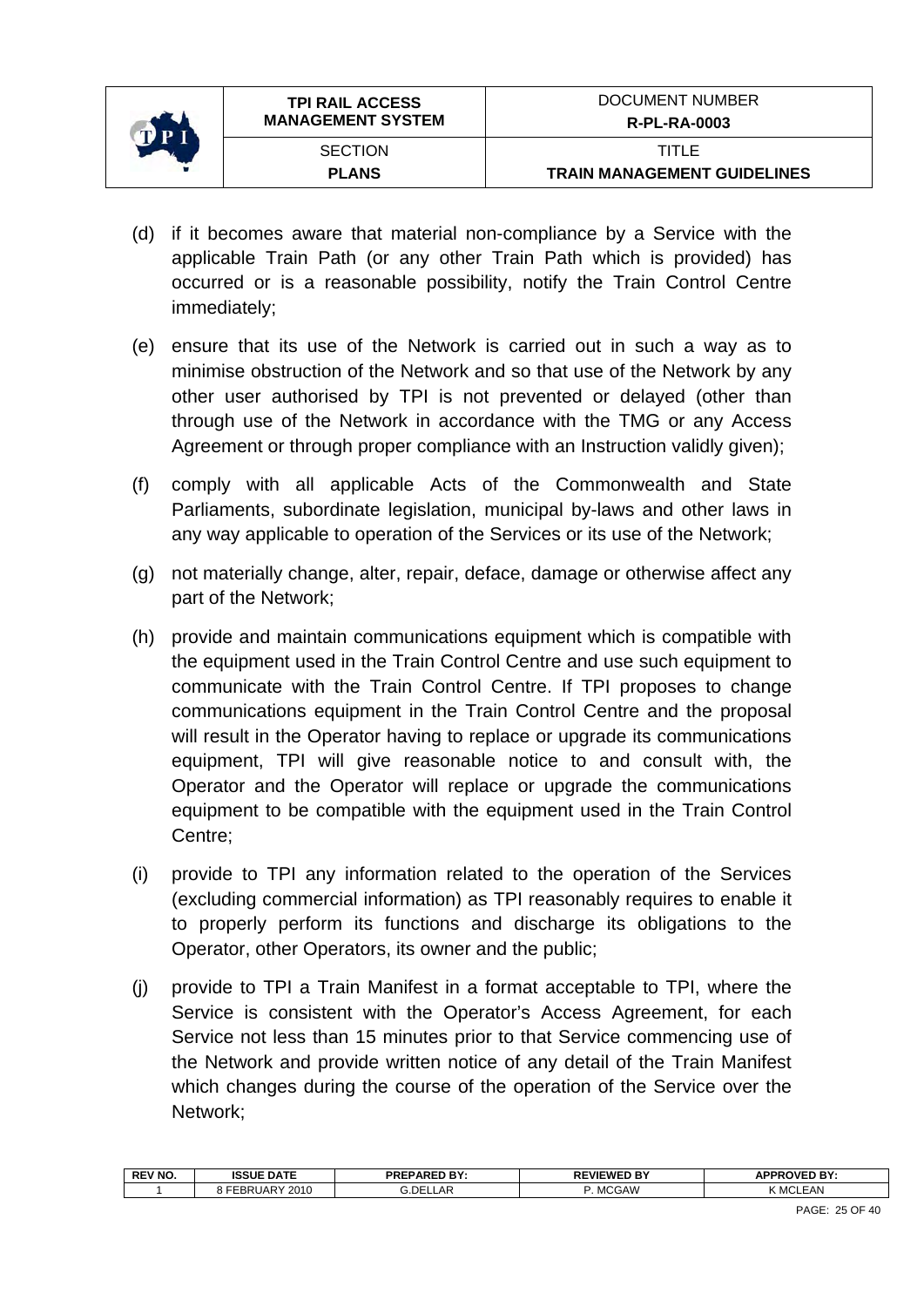<span id="page-25-0"></span>

- (k) inform TPI as soon as reasonably practicable of any cancellation or intended cancellation by the Operator of any Service; and
- (l) provide reasonable assistance to TPI when necessary to facilitate the clearing of a blockage of the Network caused by a failed train. An operator is not required to provide assistance if it will incur cost and risk unless agreement is reached on how the costs and risks will be shared.

## **5.2 Environmental and Dangerous Goods**

Each party must comply with all environmental laws and with their respective environmental policies (in so far as they comply with the law), including all applicable laws and lawful policies dealing with dangerous goods

### **5.2.1 Notification of Carriage of Certain Materials**

The Operator must include in all Train Manifests such detail in relation to the identification of dangerous goods as is required by the Dangerous Goods Code and as is otherwise reasonably required by TPI (on terms not inconsistent with the Dangerous Goods Code).

### **5.2.2 Notification of Incident involving Dangerous Goods**

The Operator will provide to TPI details, at the earliest practicable time after the Operator becomes aware, of all incidents (including non-compliance with relevant codes, regulations, bylaws or other statutory provisions) involving dangerous goods including but not limited to any spillage, leakage or container or package damage associated with the movement of any Train on the Network.

### **5.2.3 Notification of Environmental Condition**

Where:

- (a) TPI becomes aware that, as a result of the activities of the Operator under this Agreement, an Environmental Condition exists or has occurred and TPI reasonably considers that action or intervention is required to prevent, mitigate or remedy that Environmental Condition; or
- (b) TPI is given a direction by a competent authority that some action or intervention is required to prevent, mitigate or remedy an Environmental

| <b>REV NO.</b> | <b>ISSUE DATE</b> | <b>PREPARED BY:</b> | <b>VIEWED BY</b><br>-- | <b>APPROVED RY</b><br>. в |
|----------------|-------------------|---------------------|------------------------|---------------------------|
|                | 2010              | G.DELI              | <b>GAW</b>             | EAN                       |
|                | $\mathbf{u}$      | .AR                 | . MC                   | -MG                       |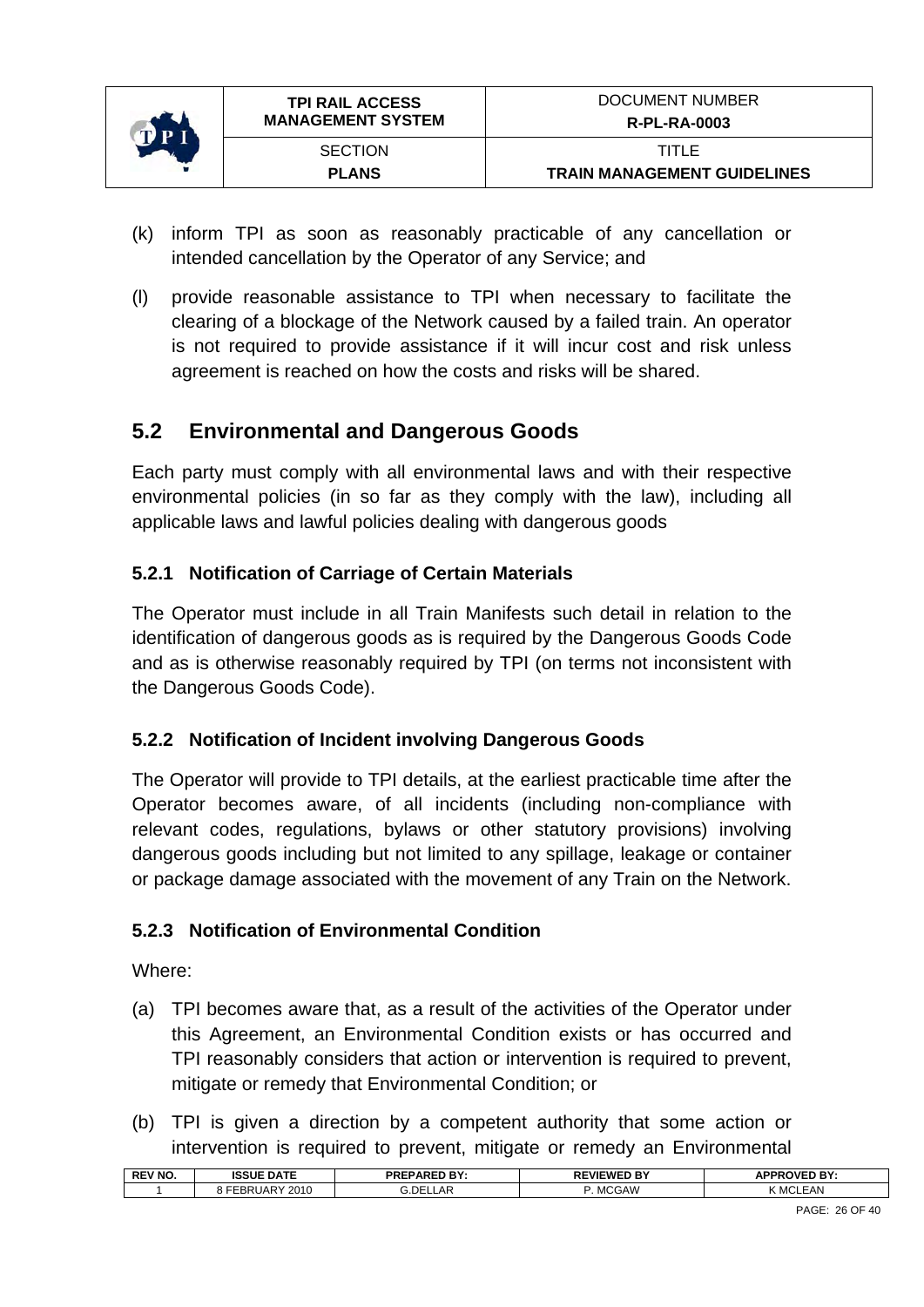

Condition resulting from the activities of the Operator under this Agreement;

then TPI must inform the Operator of the relevant requirements and, where practicable, any steps which TPI reasonably considers will be necessary to prevent, mitigate or remedy the situation, and the Operator must immediately, or as soon as reasonably practicable after receiving such notice, implement such requirements and steps and any other necessary action so that the Environmental Condition is no longer present or the Environmental Damage is rectified.

| <b>REV NO.</b> | <b>ISSUE DATE</b>            | <b>PREPARED BY:</b> | <b>REVIEWED BY</b><br>◡∟ | <b>\PPROVED RY:</b><br>-- |
|----------------|------------------------------|---------------------|--------------------------|---------------------------|
|                | 2010<br>IAP<br>-----<br>- DF | <b>G.DELLAR</b>     | <b>MCGAW</b>             | .EAN<br>Y MCL'            |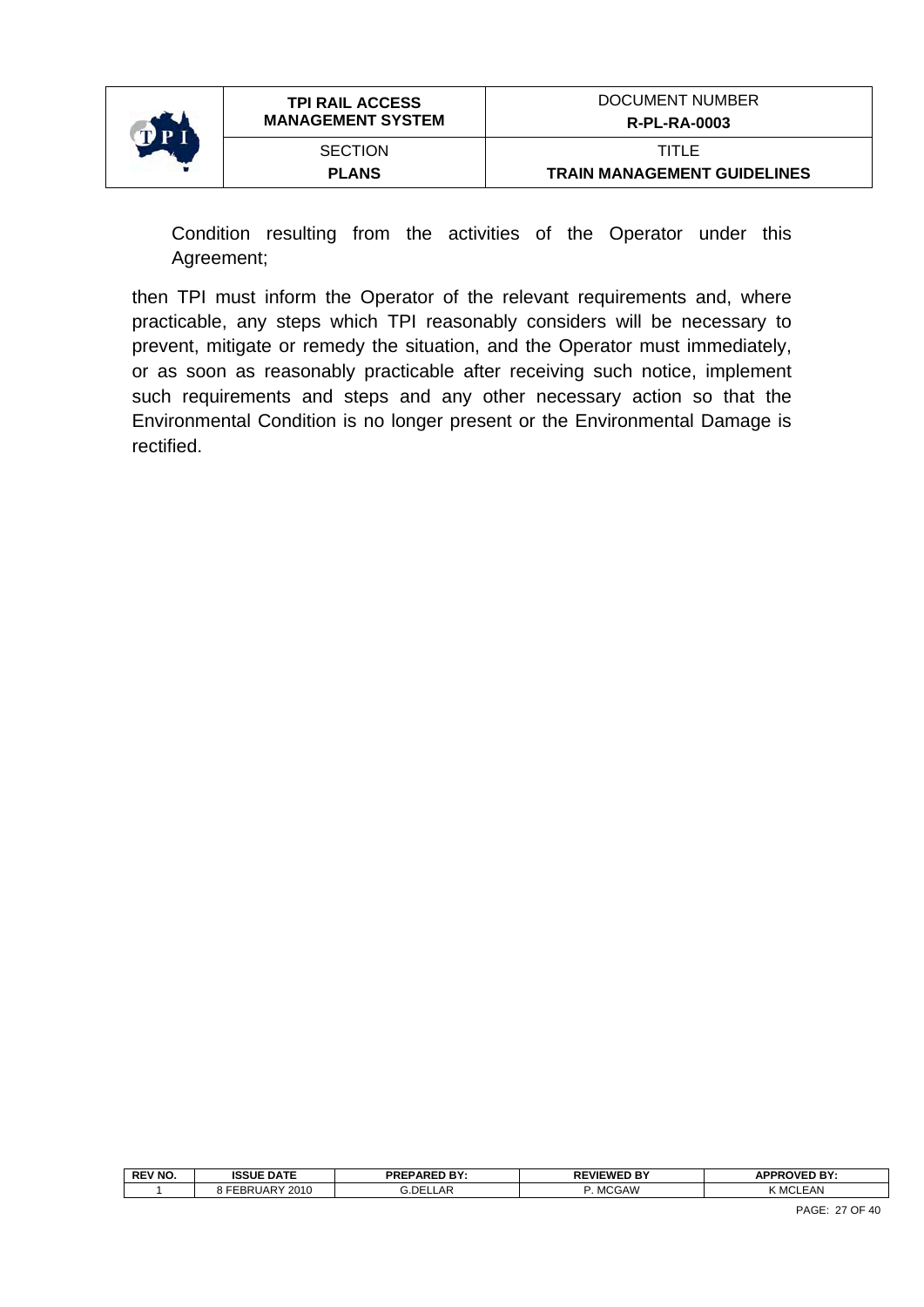<span id="page-27-0"></span>

## **6 Appendix A Definitions**

| <b>Access</b>           | means:                                                                                                                                                                                                                                                                                                                                                                                                                                                                                                                       |
|-------------------------|------------------------------------------------------------------------------------------------------------------------------------------------------------------------------------------------------------------------------------------------------------------------------------------------------------------------------------------------------------------------------------------------------------------------------------------------------------------------------------------------------------------------------|
|                         | the use of TPI's Railway Network; and<br>$\bullet$                                                                                                                                                                                                                                                                                                                                                                                                                                                                           |
|                         | where applicable, includes the exercise of other<br>rights of the kind described in section 3A(1) of<br>the Act.                                                                                                                                                                                                                                                                                                                                                                                                             |
| <b>Access Agreement</b> | means an agreement in writing under the Code<br>between TPI and an entity for Access by the entity.                                                                                                                                                                                                                                                                                                                                                                                                                          |
| Act                     | means the Railways (Access) Act 1998.                                                                                                                                                                                                                                                                                                                                                                                                                                                                                        |
| <b>Capacity</b>         | in relation to any Route Section of TPI's Railway<br>Network, means the number of Rail Operations that<br>can be accommodated on that Route Section during<br>a particular time after providing for TPI's reasonable<br>requirements for the exclusive utilisation of that<br>Route Section for the purposes of performing<br>activities associated with the repair or enhancement<br>of TPI's Railway Network, pursuant to<br>the<br>requirements of section 4 of the Train Management<br>Guidelines, and having regard to: |
|                         | the characteristics of the Route Section;<br>$\bullet$                                                                                                                                                                                                                                                                                                                                                                                                                                                                       |
|                         | the length of the rolling stock comprising a train<br>$\bullet$<br>that can be operated on the Route Section, and<br>the speed at which it can be operated;                                                                                                                                                                                                                                                                                                                                                                  |
|                         | the requirements of the railway owner's safety<br>$\bullet$<br>standards under section 9 of the Rail Safety<br>Act 1998; or any written law;                                                                                                                                                                                                                                                                                                                                                                                 |

and

| <b>REV NC</b><br>πь<br> | <b>ISSUE DATE</b>          | <b>DDEDADED RV-</b><br>7 R L<br>. | EWED BY<br>nг                            | <b>ADDDOVED RY-</b><br>.<br>- |
|-------------------------|----------------------------|-----------------------------------|------------------------------------------|-------------------------------|
|                         | 2010<br>RUAR'<br>ם כ<br>oπ | . DE'<br>.AF                      | <b>MCGAW</b><br>$\overline{\phantom{0}}$ | <b>EAN</b><br><b>M</b>        |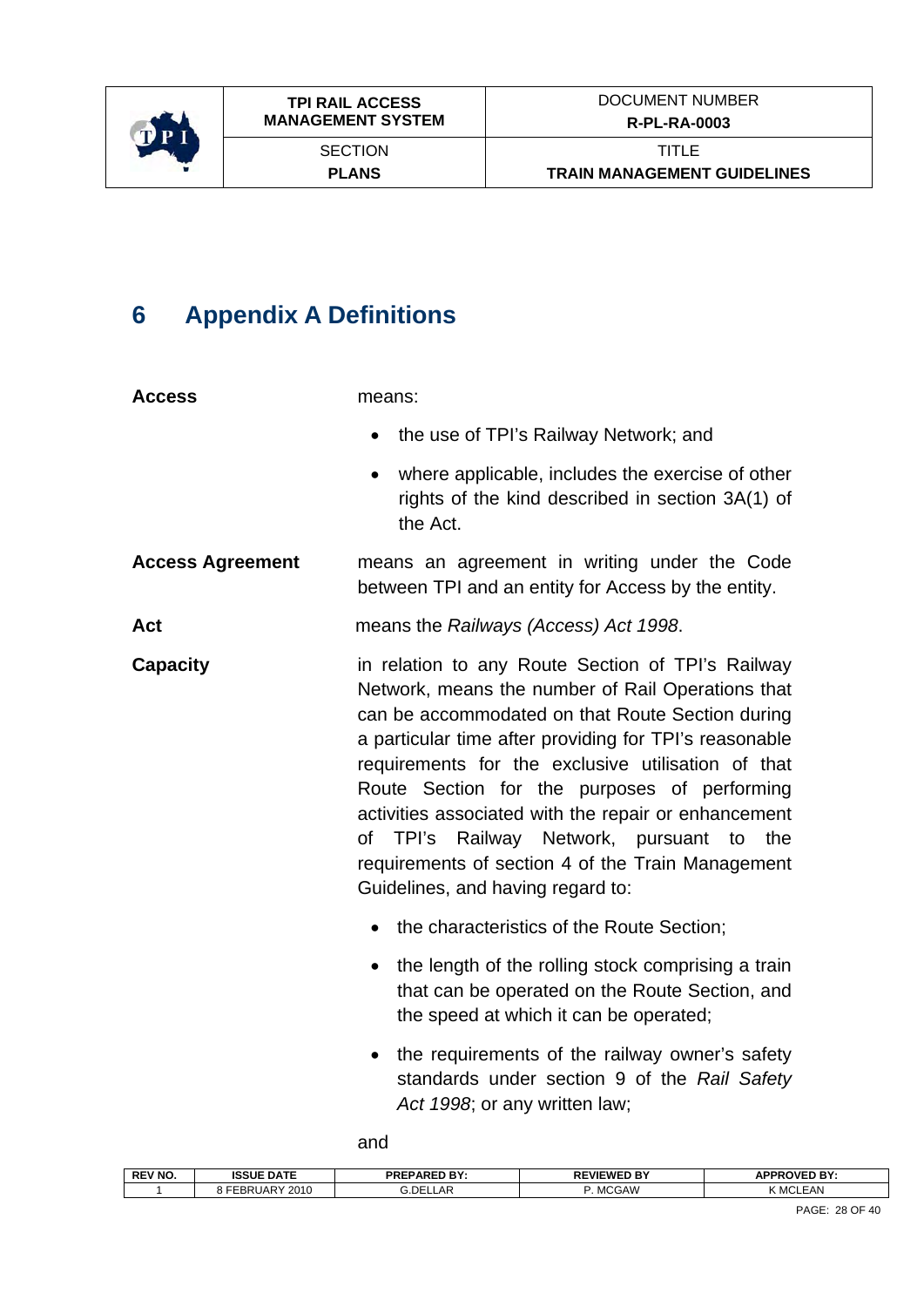

**SECTION PLANS** 

- the technical requirements for the relevant rolling stock.
- **Code** means the *Railways (Access) Code 2000* established under the Act.
- **Contested Train Path** means a Train Path in respect of which more than one Operator has expressed an interest in operating a Train Service in the fortnight in question.
- **Cyclic Traffic** means a traffic whose Service Entitlements are defined in terms of a number of Services within a particular period of time, for example, a year, month or week, subject to a range of constraints which may include:
	- a) specified days of operation and times at the origin and/or destination;
	- b) specified arrival/departure times at intermediate locations, with an allowable variation around these specified time(s) for the scheduling of the Train Service;
	- c) maximum time period between Train Services;
	- d) minimum time period between Train Services;
	- e) average Below Rail Transit Time;
	- f) the agreed threshold for on-time running of the Train Services;
	- g) regularity of timetable reviews and the applicable review process; and
	- h) allowable modifications of timetable, e.g. cancellation or deferral of services.

**Emergency Possession** means a Possession that is required to rectify a serious fault with the Network that is considered dangerous to either Operators and/or TPI employees, or where severe speed restrictions have

| <b>REV NO</b> | <b>ISSUE DATE</b>      | <b>PREPARED BY:</b> | <b>REVIEWED BY</b> | <b>APPROVED BY:</b> |
|---------------|------------------------|---------------------|--------------------|---------------------|
|               | 2010<br><b>EBRUARY</b> | 3.DEL<br><b>LAR</b> | <b>MCGAW</b>       | <b>K MCLEAN</b>     |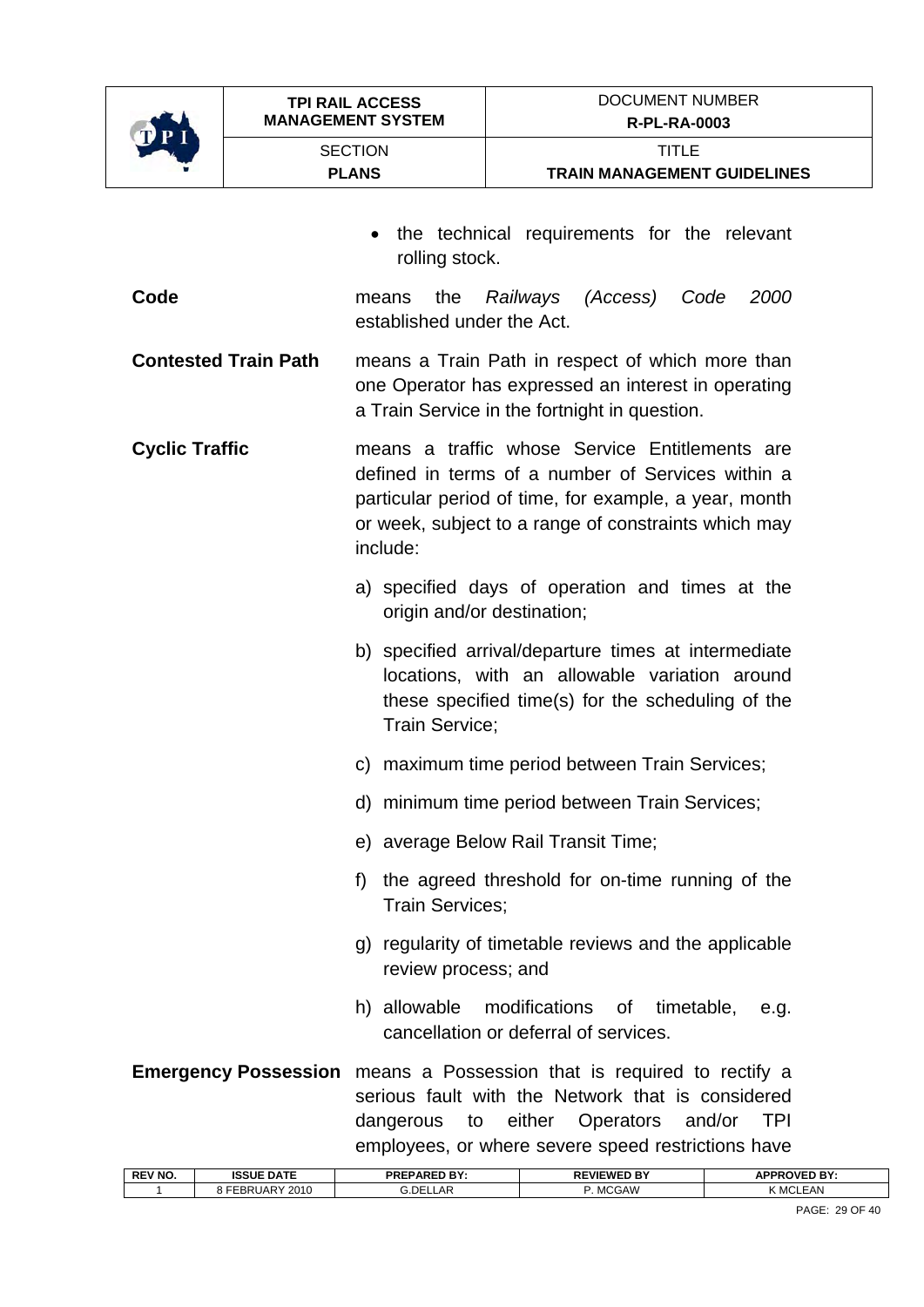

**SECTION PLANS** 

been imposed, affecting the scheduled Services of Operators. An Emergency Possession is not reflected in the Master Train Plan.

- **Environmental** means any Environmental Damage or any event **Condition Condition circumstance, condition, operation or activity which it** is reasonably foreseeable is likely to result in Environmental Damage and which in TPI's reasonable opinion could result in TPI or any other person incurring any material liability or being subjected to a direction of any competent authority.
- **Environmental Damage** means any material injury or damage to persons, living organisms or property or any pollution or impairment of the environment resulting from the discharge, emission, escape or migration of any substance, energy, noise or vibration.
- **FMG EXECUTE: FMG EXECUTE: MEANS** Fortescue Metals Group Ltd
- **Force Majeure means** any circumstance beyond the reasonable control of a party which occur without the negligence of that party and includes inevitable accident, storm, flood, fire, earthquake, explosion, peril of navigation, hostility, war (declared or undeclared), insurrection, sabotage, executive or administrative order or act of either general or particular application of any government prohibition or restriction by domestic or foreign laws, regulations or policies (other than laws specifically for that purpose passed by the Commonwealth), quarantine or customs restrictions, strike, lockout or industrial dispute, break-down or damage to or confiscation of property but does not include breakdown or delay of any Trains or Rolling Stock operated by the Operator.
- **Fortnightly Train Plan** means the document prepared by TPI containing the:

| <b>REV NO</b> | <b>ISSUE DATE</b> | <b>PREPARED BY:</b> | <b>REVIEWED BY</b> | <b>APPROVED BY:</b> |
|---------------|-------------------|---------------------|--------------------|---------------------|
|               | 2010              | .DEI                | <b>MCGAW</b>       | M                   |
|               | JAR               | LLAP                | M                  | $ \triangle$ Ni     |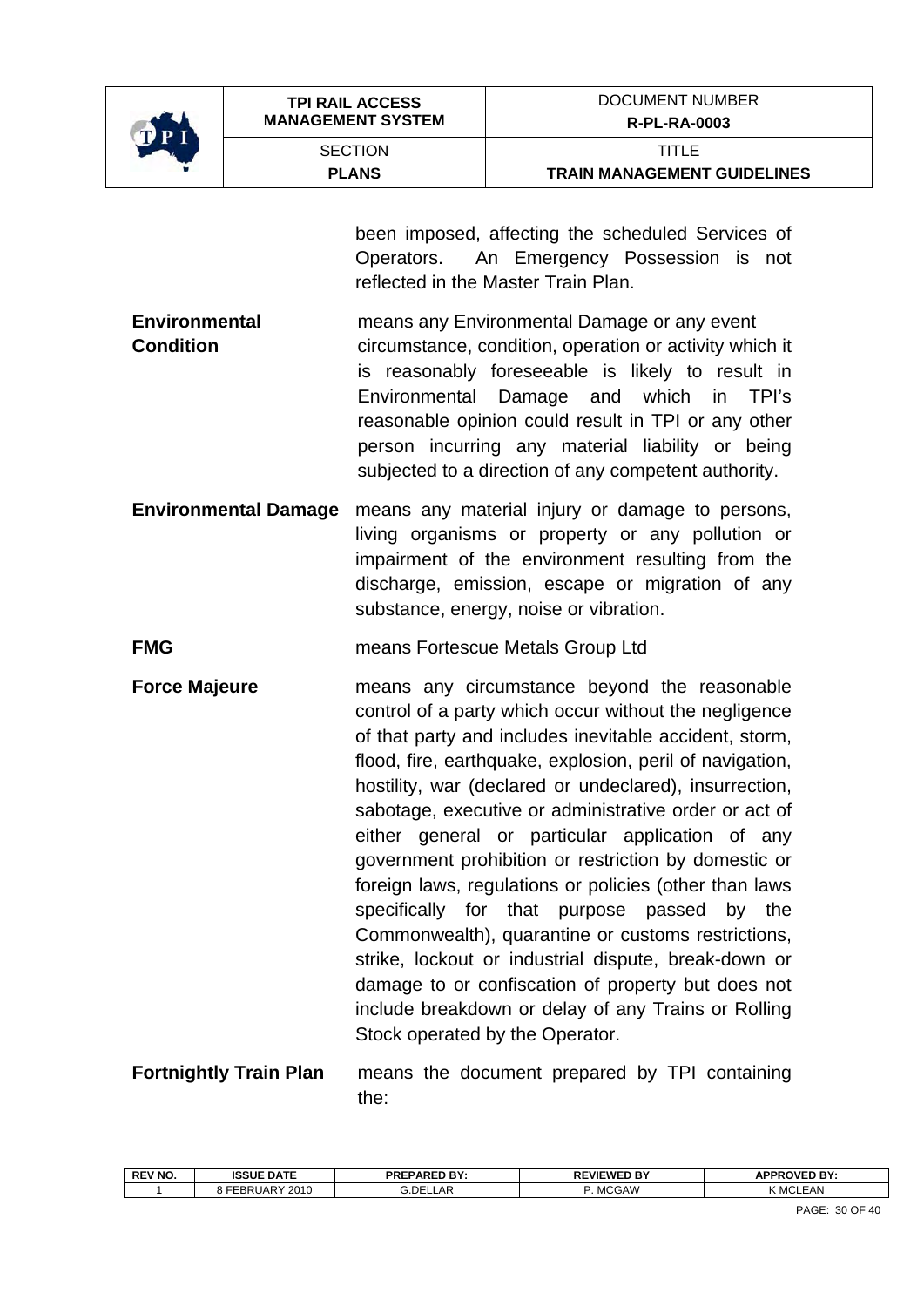

| <b>SECTION</b><br><b>PLANS</b> |                                               | TITI F<br><b>TRAIN MANAGEMENT GUIDELINES</b> |  |  |
|--------------------------------|-----------------------------------------------|----------------------------------------------|--|--|
|                                | (a) Nominated Fortnightly Services for Cyclic |                                              |  |  |

Traffic, based on requests submitted by Operators against their Service Entitlement; (b) the Scheduled Train Paths allocated to Operators Timetabled Traffic during that fortnight; and (c) any Planned Possessions for that fortnight. **Instructions means all instructions and directions, issued by TPI** from time to time which: (a) ensure, facilitate or encourage the proper, efficient, safe and lawful: (i) use of and access to the Network by all Network users, and (ii) management of the Network by TPI; (b) are consistent with the Train Management Guidelines; and (c) are given with a view to minimising the disruption to the Operator in a manner which is reasonable in the circumstances and taking into account the valid objectives of TPI (as set out in paragraphs (a) and (b) of this definition of "Instructions") in issuing the instruction or direction; but does not include instructions and directions which: (d) derogate from the Train Paths; e) prevent the Operator from running a Service of the nature of the Services contemplated at the Commencement Date or as agreed between the parties from time to time; or

(f) are given for the purpose only of achieving TPI internal commercial objectives unrelated to the valid

| <b>REV NO</b> | <b>ISSUE DATE</b> | <b>PREPARED BY:</b><br>:זםי | EVIEWED BY<br>ᇛ<br>πс | <b>APPROVED BY:</b>       |
|---------------|-------------------|-----------------------------|-----------------------|---------------------------|
|               | 2010<br>$\sim$    | 3.DE'<br>_AF                | <b>GAW</b>            | <b>KMCL</b><br><b>EAN</b> |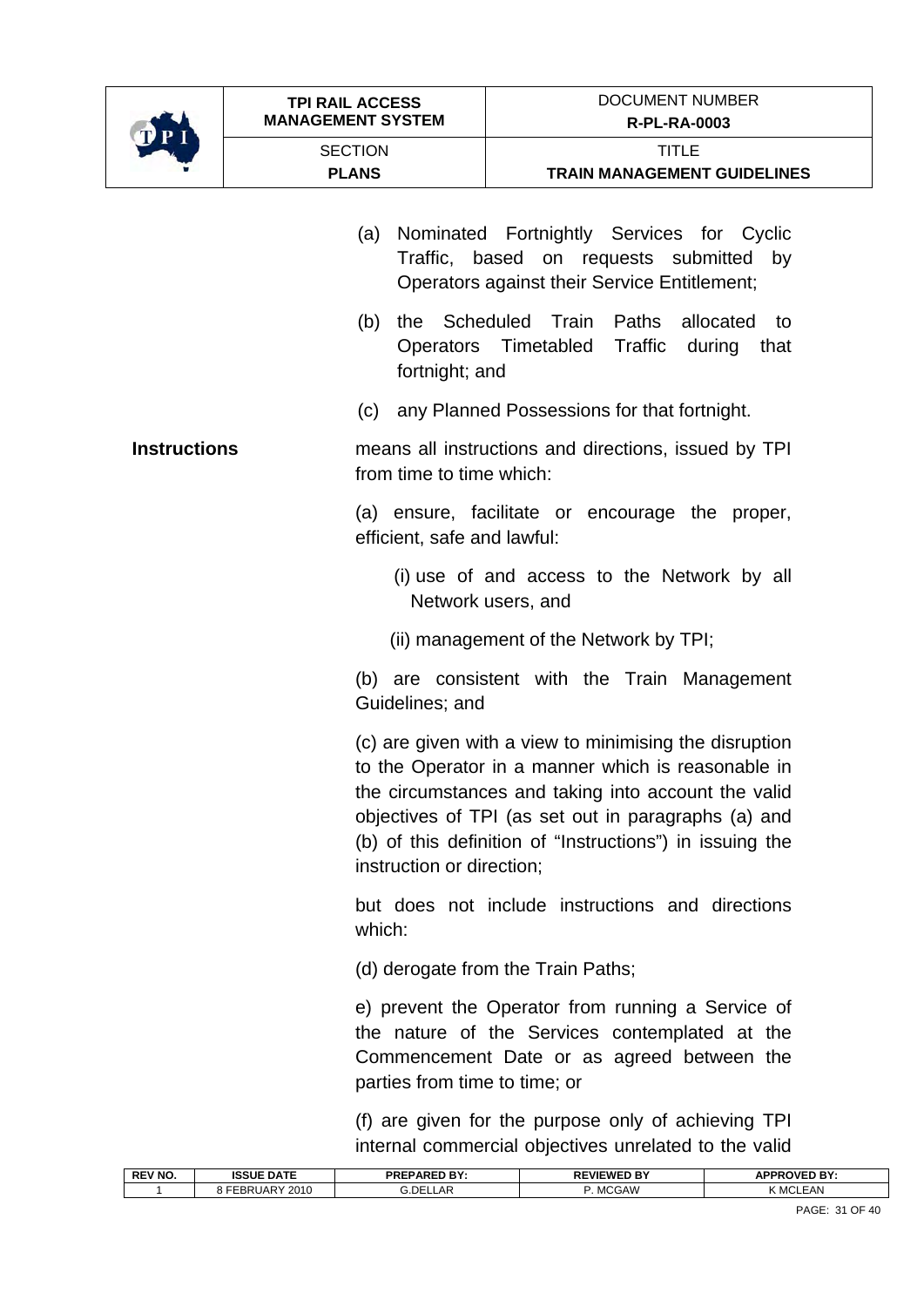

objectives of TPI as set out in paragraphs (a) and (b) of this definition of "Instructions";

unless the instructions or directions:

(g) are Train Control Directions properly given;

(h) relate to safety;

(i) are given to implement or support the Train Management Guidelines;

(j) are necessary to prevent or to minimise the effect of a material breach of an Access Agreement; or

(k) are otherwise authorised by an Access Agreement.

**Manager Train Control** means a person or agent appointed by TPI that has  **and Scheduling** primary responsibility for preparation and management of the Master Train Plan and Fortnightly Train Plan, to manage compliance with the Train Management Guidelines and the function of Train Control.

**Master Train Plan** means a document prepared and maintained by TPI that provides the basis for preparation of the Fortnightly Train Plan and will register:

- (a) the Service Entitlements of each Operator on TPI's Railway Network, including:
	- (i) for Timetabled Traffic, the Train Paths that are allocated to that traffic;
	- (ii) for Cyclic Traffic, the number of Train Paths that will be allocated to that Operator per fortnight in accordance with the Operator's Service Entitlement;
- (b) the Capacity required to provide each Operator's Service Entitlements; and

| <b>DEL</b><br>۵AW<br>$\sim$<br>2010<br>∴JAR <sup>V</sup><br>∍∟<br>M<br>АF<br>IVI!<br>אר |  |
|-----------------------------------------------------------------------------------------|--|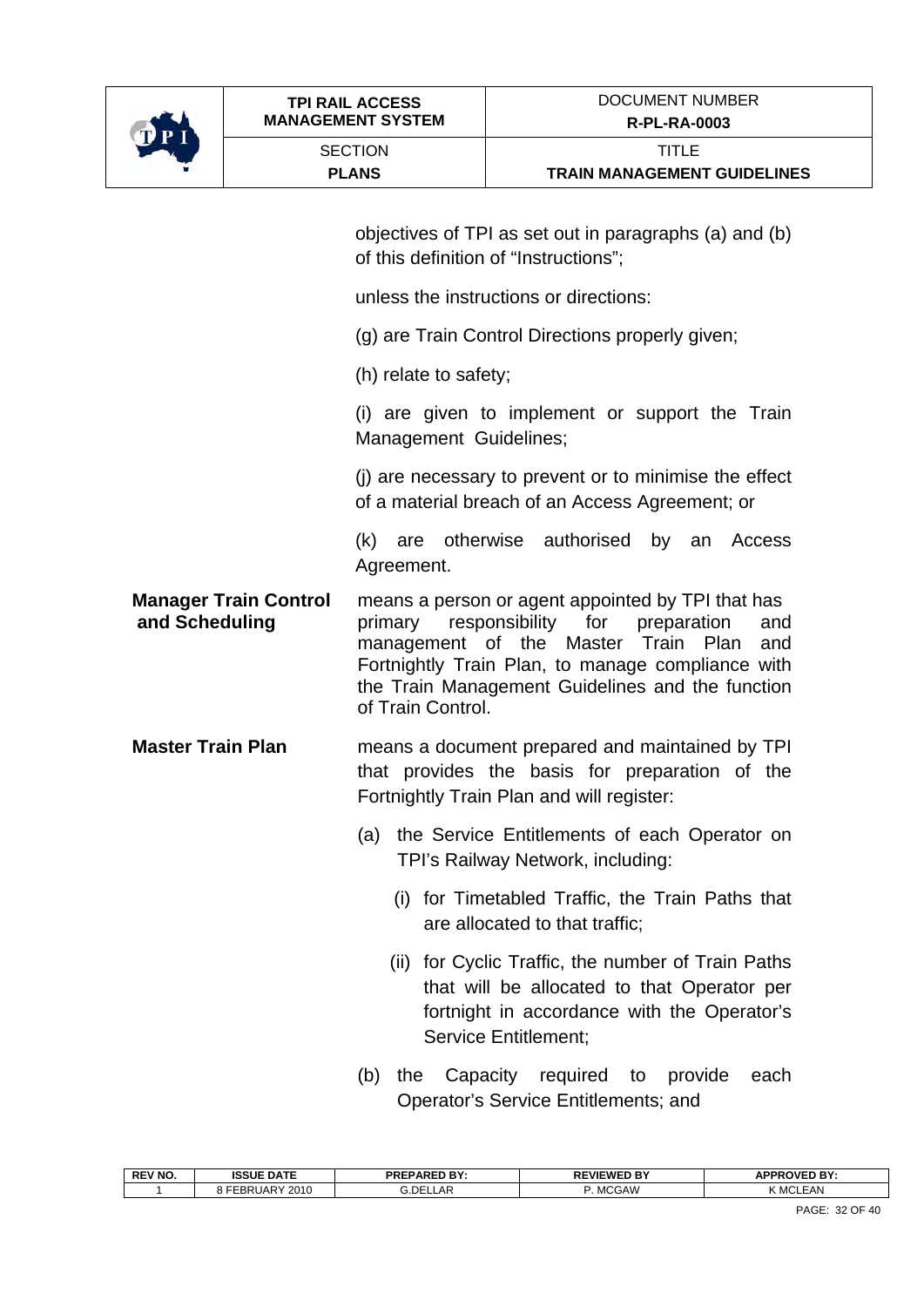

| O P I                |                              |                                |                                                                                                                                                                                                                                                                                                                                                        |
|----------------------|------------------------------|--------------------------------|--------------------------------------------------------------------------------------------------------------------------------------------------------------------------------------------------------------------------------------------------------------------------------------------------------------------------------------------------------|
|                      |                              | <b>SECTION</b><br><b>PLANS</b> | <b>TITLE</b><br><b>TRAIN MANAGEMENT GUIDELINES</b>                                                                                                                                                                                                                                                                                                     |
|                      |                              | (c)<br>Possessions.            | the periods of time allocated for Planned                                                                                                                                                                                                                                                                                                              |
| <b>Network</b>       |                              | means TPI's Railway Network.   |                                                                                                                                                                                                                                                                                                                                                        |
| <b>Network Rules</b> |                              | amendments,                    | means TPI's rules issued in accordance with TPI's<br>Safety Management Plan approved under Section<br>10 of the Rail Safety Act 1998 together with any<br>deletions or additions<br>made<br>in<br>accordance with the Safety Management Plan and<br>all policies and notices issued by TPI for the purpose<br>of ensuring the safe use of the Network. |
| Service              | <b>Nominated Fortnightly</b> |                                | means, for Cyclic Traffic, the number of Services<br>that an Operator has an entitlement to operate<br>during any one fortnight period under an Access<br>Agreement, as specified in its Service Entitlement.                                                                                                                                          |
| <b>Operator</b>      |                              | an Access Agreement.           | means an entity to which Access is provided under                                                                                                                                                                                                                                                                                                      |
|                      | <b>Operators Procedure's</b> | Safety Act 1998.               | means the rules and practices used by an Operator<br>for the operation and utilisation of the Rolling Stock<br>in accordance with their accreditation under the Rail                                                                                                                                                                                   |
| Possession           |                              |                                | means the closure and/or occupation by TPI of part<br>or all of the Network, for the purpose of carrying out<br>infrastructure maintenance, enhancement, or other<br>work on or in the proximity of the Network which may<br>affect the safety of any person or property and<br>adversely impacts upon the operation of Services.                      |

**Planned Possession** means the temporary closure and/or occupation by TPI of part of TPI's Railway Network, for the purpose of carrying out infrastructure maintenance, enhancement, or other work on or in the proximity of TPI's Railway Network which may affect the safety of any person or property where such closure or occupation is entered into the Master Train Plan and adversely impacts upon the operation of Services.

| <b>REV NO</b> | <b>ISSUE DATE</b>         | <b>PREPARED BY:</b><br>. . | , BY<br>.FWED.<br>"VIL<br>DЕ<br>π⊾<br>-- | <b>APPROVED BY:</b> |
|---------------|---------------------------|----------------------------|------------------------------------------|---------------------|
|               | 2010<br><b>UARY</b><br>nг | .DE'<br>_AF                | MCGAW<br><b>IVIL.V</b>                   | $\sim$<br>FAN       |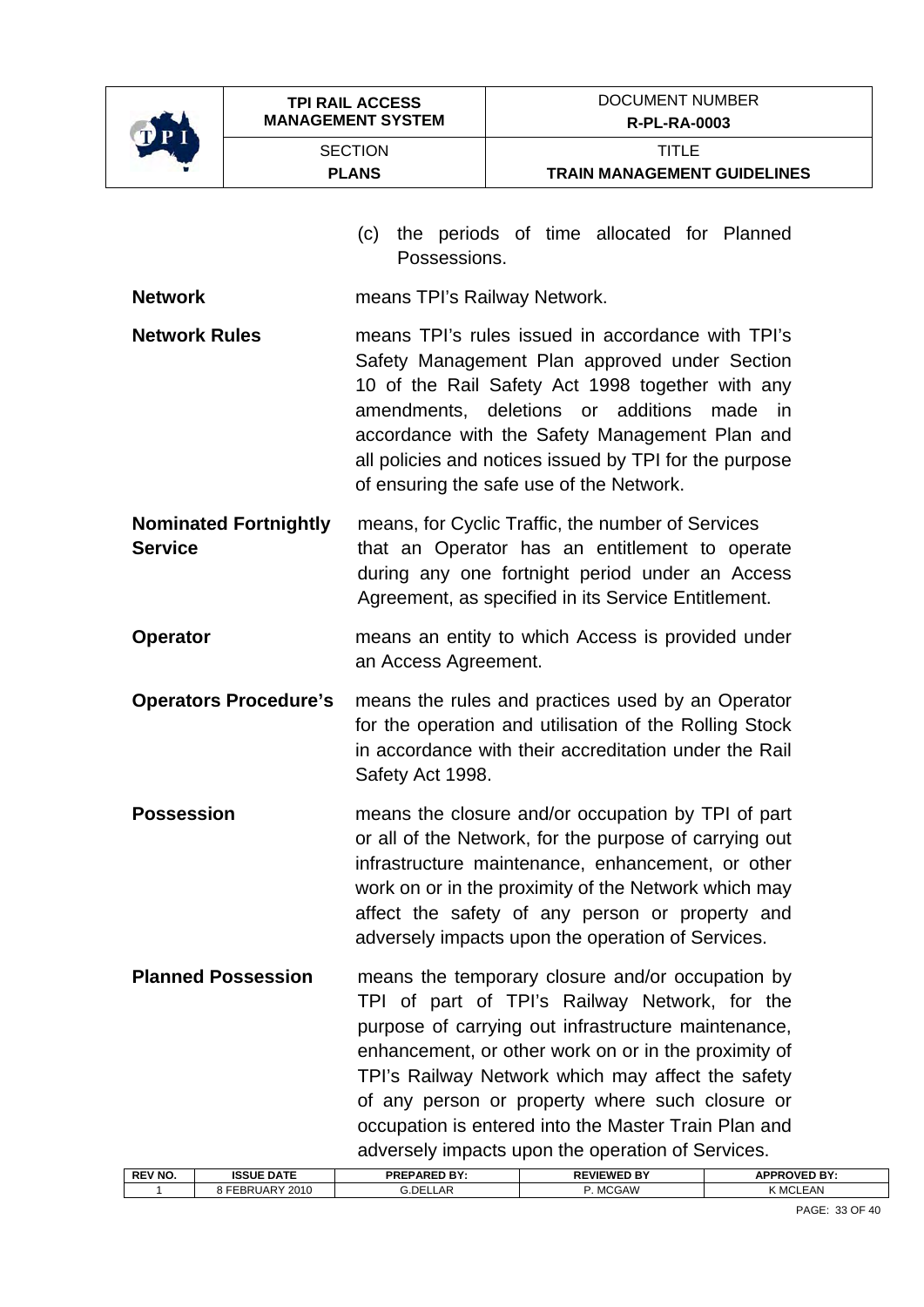

**SECTION PLANS** 

**Rollingstock** means any vehicle, whether self-propelled or not, that operates on or uses TPI's Railway.

**Route Section** means the sections of the railways network into which the network is divided for management and costing purposes.

- **Scheduled Train Path** means, for a Timetabled Traffic, the entitlement of an Operator under its Access Agreement, as identified in its Service Entitlement, to use a specified portion of the Network at the times and between the locations specified in the relevant Master Train Plan, so as to allow the passage of one Train.
- **Service Example 20** means a Train run by the Operator using the Network by which the Operator provides railway freight services.
- **Service Entitlement** means an Operator's entitlement under an Access Agreement to operate Cyclic Traffic or Timetabled Traffic services in accordance with TPI's Train Path Policy. Service Entitlements to operate Cyclic Traffic will consist of a number of Services within a particular period of time, as specified in the Access Agreement, and will be defined in terms of arrival and departure times in accordance with the Fortnightly Train Plan. Service Entitlements to operate Timetabled Traffic will consist of specified arrival and departure times on a particular day and/or week during a year, as specified in the Access Agreement, and will be included in the Fortnightly Train Plan. A Service Entitlement may specify constraints or operational requirements to be observed by the Operator.
- **Service Level means a record, maintained by TPI, of an Operator's Performance Record** performance in meeting its allocated Train Paths in the Fortnightly Train Plan.

| <b>REV NO.</b> | <b>ISSUE DATE</b>                | <b>PREPARED BY:</b> | EWED BY<br>DЕ | <b>APPROVED BY:</b>              |
|----------------|----------------------------------|---------------------|---------------|----------------------------------|
|                | 2010<br>$\mathcal{M}$ JARV<br>-- | ۵.DE'<br>ΔF<br>-ni  | <b>MCGAW</b>  | FAN<br>ız i<br>. MC <sup>I</sup> |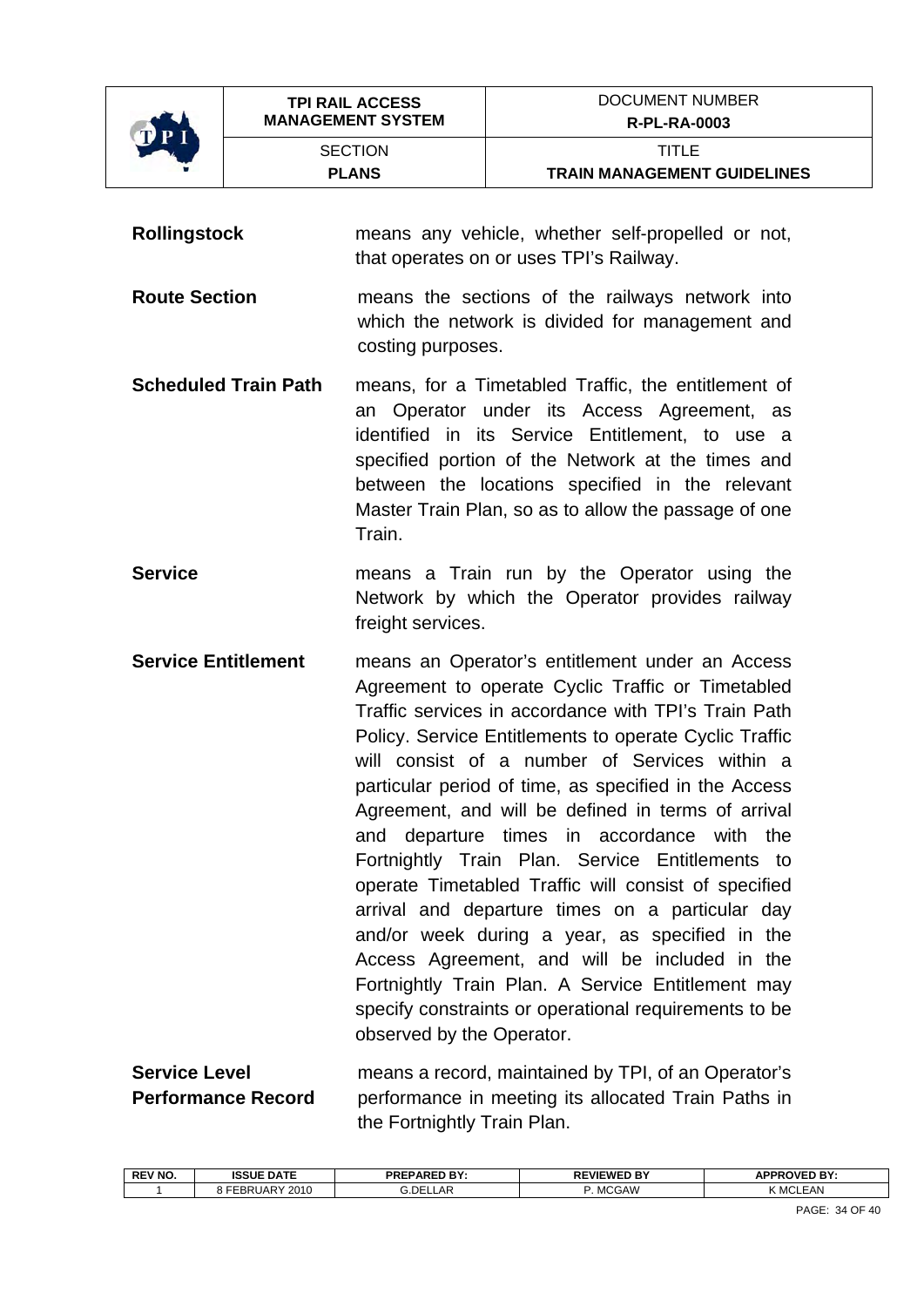

| <b>Timetabled Traffic</b>    | means a traffic whose Service Entitlements are<br>defined in terms of specified Train Paths, including<br>arrival and departure times, on a particular day and<br>or week during a year, for the duration of the Access<br>Agreement, subject to a range of constraints which<br>may include: |  |
|------------------------------|-----------------------------------------------------------------------------------------------------------------------------------------------------------------------------------------------------------------------------------------------------------------------------------------------|--|
|                              | the agreed threshold for on-time running of the<br>(a)<br><b>Train Services:</b>                                                                                                                                                                                                              |  |
|                              | regularity of timetable reviews<br>the<br>(b)<br>and<br>applicable review process; and                                                                                                                                                                                                        |  |
|                              | allowable<br>modifications of timetable,<br>(c)<br>e.g.<br>cancellation or deferral of Services.                                                                                                                                                                                              |  |
| <b>TMG</b>                   | means Train Management Guidelines                                                                                                                                                                                                                                                             |  |
| <b>TPI</b>                   | means The Pilbara Infrastructure Pty Ltd                                                                                                                                                                                                                                                      |  |
| <b>TPI's Railway Network</b> | means the railway constructed pursuant to the<br>Railway and Port (The Pilbara Infrastructure Pty Ltd)<br>Agreement Act 2004 excluding infrastructure which<br>is not covered under the definition in Section 3 of the<br>Railways (Access) Act 1998                                          |  |
| <b>Train</b>                 | means any configuration of Rollingstock operating<br>as a unit on the Network.                                                                                                                                                                                                                |  |
| <b>Train Control</b>         | means the control of trains by TPI or its agents on<br>the Network.                                                                                                                                                                                                                           |  |
| <b>Train Control Centre</b>  | means the TPI Train Control Centre located in<br>Rivervale, Perth.                                                                                                                                                                                                                            |  |
| <b>Train Controller</b>      | means a person or agent appointed by TPI to carry<br>out the function of Train Control.                                                                                                                                                                                                       |  |
|                              | Train Control Directions means all Instructions issued by TPI or its agents<br>relating to management, continuity and safe<br>operation of Train movements on the Network,<br>including Instructions concerning<br>the<br>actual                                                              |  |

| <b>REV NO.</b> | <b>ISSUE DATE</b>                | <b>PREPARED BY:</b> | <b>REVIEWED BY</b> | <b>?OVED BY:</b><br>A D D D<br>- 1 |
|----------------|----------------------------------|---------------------|--------------------|------------------------------------|
|                | 2010<br>$\mathcal{A}$ UARY<br>-- | 3.DEI<br>LAF        | . MCGAW            | <b>EAN</b><br>ız m<br>< MCL        |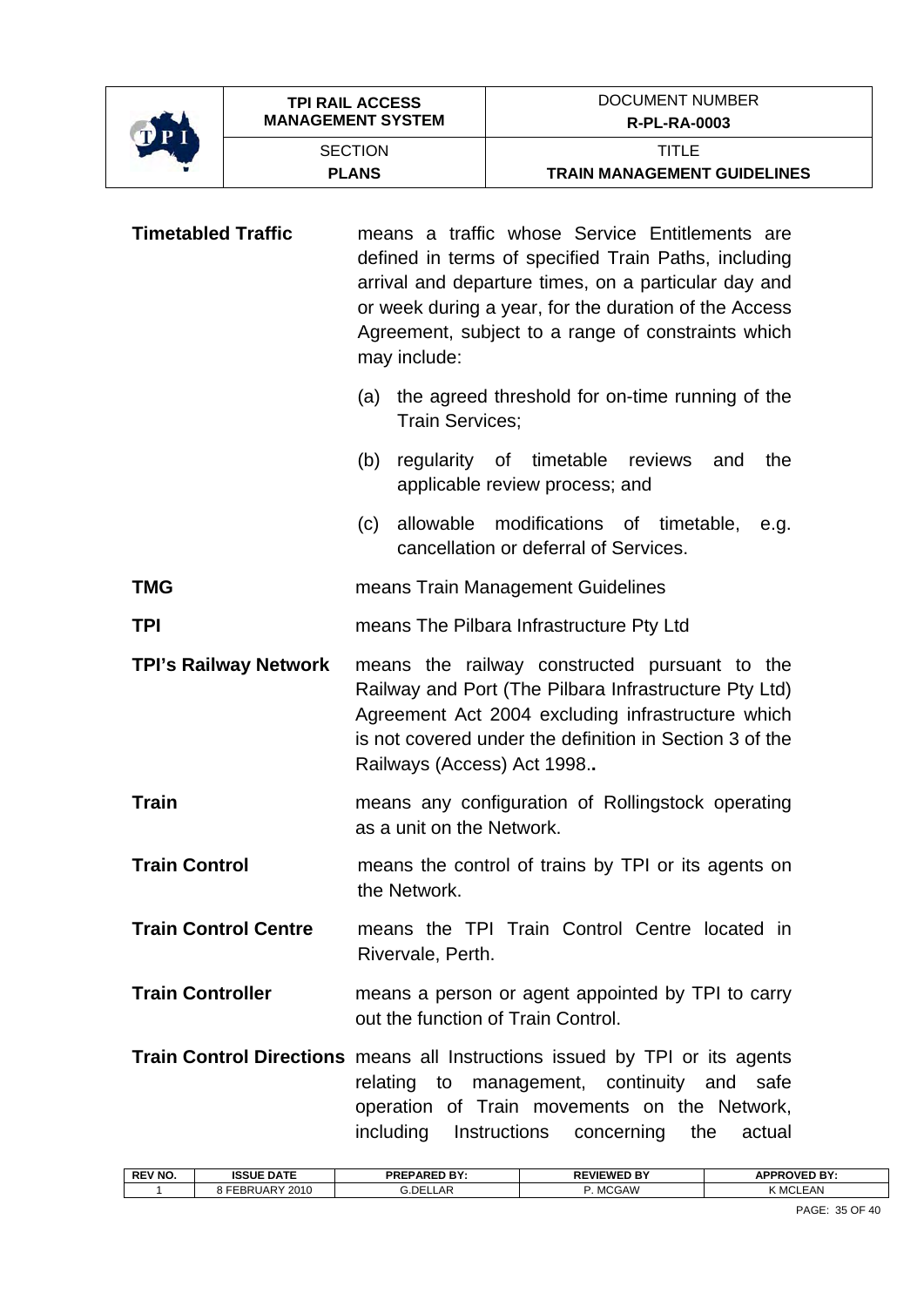

**SECTION PLANS** 

movement, deployment or placement of Trains, but only to the extent such Instructions:

 (a) are consistent with these Train Management Guidelines; and

 (b) are reasonably made with a view to minimising the disruption to the Operator in a manner which is reasonable in the circumstances and taking into account the valid objectives of TPI in issuing the Instruction.

**Train Manifest means a written notice (including, if agreed, in** electronic form) prepared by the Operator in relation to a Service and containing the following details in relation to that Service:

> (a) the designated Train number for the Service and its origin and destination;

> (b) the date the Service will commence its operation on the Network;

> (c) the identification number of the locomotive or locomotives that will operate the service in the order in which they will form the Train;

(d) the number of vehicles in the Train;

(e) the gross mass of the Train;

(f) the length of the Train;

(g) for each vehicle in the Train in the order in which they will be placed, leading end first, the following information:

(i) vehicle number,

(ii) vehicle classification,

(iii) vehicle type, and

(iv) gross weight of vehicle; and

| <b>REV NO.</b> | <b>ISSUE DATE</b>            | <b>PREPARED BY:</b> | <b>REVIEWED BY</b>        | <b>APPROVED BY:</b> |
|----------------|------------------------------|---------------------|---------------------------|---------------------|
|                | 2010<br>---<br>' IAR<br>-DR' | ا£O.ن<br>LLAR       | 1000111<br><b>IVIUGAV</b> | мu                  |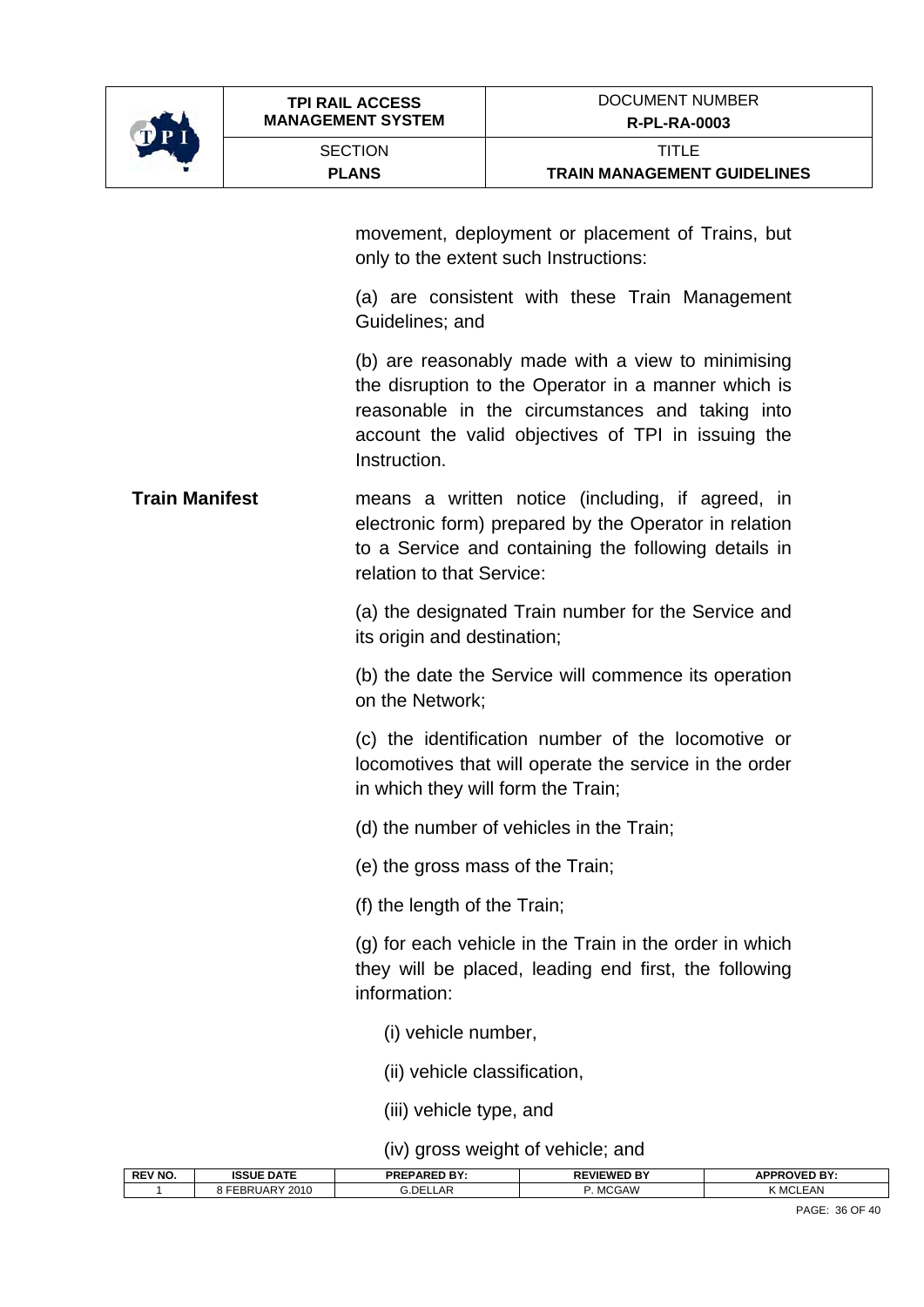

**SECTION PLANS** 

**TRAIN MANAGEMENT GUIDELINES** 

(h) the class of any dangerous goods (as described in the Dangerous Goods Code) carried on the vehicle.

- **Train Requests** means railing requests for a nominated period of time submitted to TPI, by or on behalf of an Operator, to assist in the scheduling of Train Services.
- **Train Path neans an entitlement to operate a Service on the** Network and has departure, transit and arrival times between the entry and exit points on the Network.

| <b>REV NO</b> | <b>ISSUE DATE</b>  | <b>PREPARED BY:</b> | <b>REVIEWED BY</b> | <b>APPROVED BY:</b> |
|---------------|--------------------|---------------------|--------------------|---------------------|
|               | 2010<br>$L$ BRUARY | <b>G.DELLAR</b>     | MCGAW              | .EAN<br>MG          |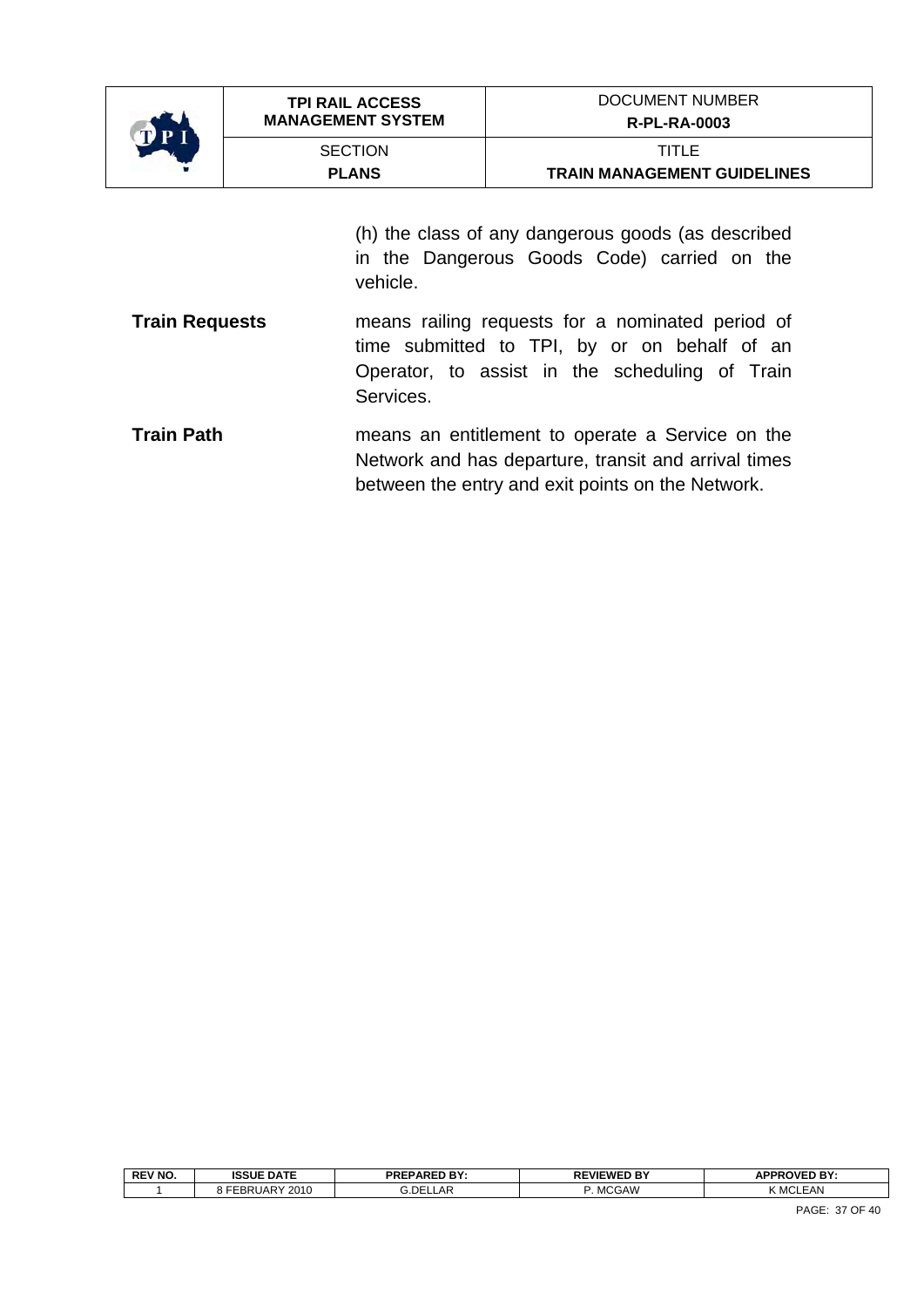<span id="page-37-0"></span>

## **7 Appendix B Decision-Making Matrix**

The Train Controller will be responsible for the application of the Decision-Making Matrix. The Decision-Making Matrix will be used where two services run by different Operators are competing for priority in relation to a traffic management decision by Train Control. If the two Services are run by the same Operator, the Operator can determine the priority that is to apply, provided it does not interfere with the Train Paths allocated to another Operator.

In applying the matrix the meaning of "On Time", "Ahead" or "Late" is determined based on the scheduling of paths in the FTP:

- (a) if a train enters the Network at its scheduled time and is travelling in accordance with the Train Path allocated to it, it is running "On Time";
- (b) if a train has entered the network more than 10 minutes after its scheduled time or loses time en-route (due to either a failure by the Operator or the infrastructure) and is not expected to exit on time, it is "Late";
- (c) if a train has entered the network more than 10 minutes before its scheduled time or gains time en-route and is expected to exit earlier than its scheduled time, it is "Early".

The Manager, Train Control and Scheduling is responsible for compliance with the TMG and training will be provided to Train Controllers in the application of the matrix

Where there is some constraint that means the matrix would not allow the overall on-time objective for all trains to be met, the Train Controller will refer the issue to the Manager, Train Control and Scheduling who will decide the course of action to be taken, taking into account the need to treat all operators fairly; the safe operation of the railway; and the on-time running objective of all trains.

| <b>REV NO.</b> | <b>ISSUE DATE</b>  | DDEDADED BV<br>EPAREU<br>- R L<br>. | . nv<br><b>WEWE</b><br>. . | <b>IPPPOVED RY</b><br>APP' |
|----------------|--------------------|-------------------------------------|----------------------------|----------------------------|
|                | 2010<br>JARY<br>nг | ∟AP.<br>. DEI                       | <b>MCGAW</b>               | $\sim$<br>LEAN<br>MCL      |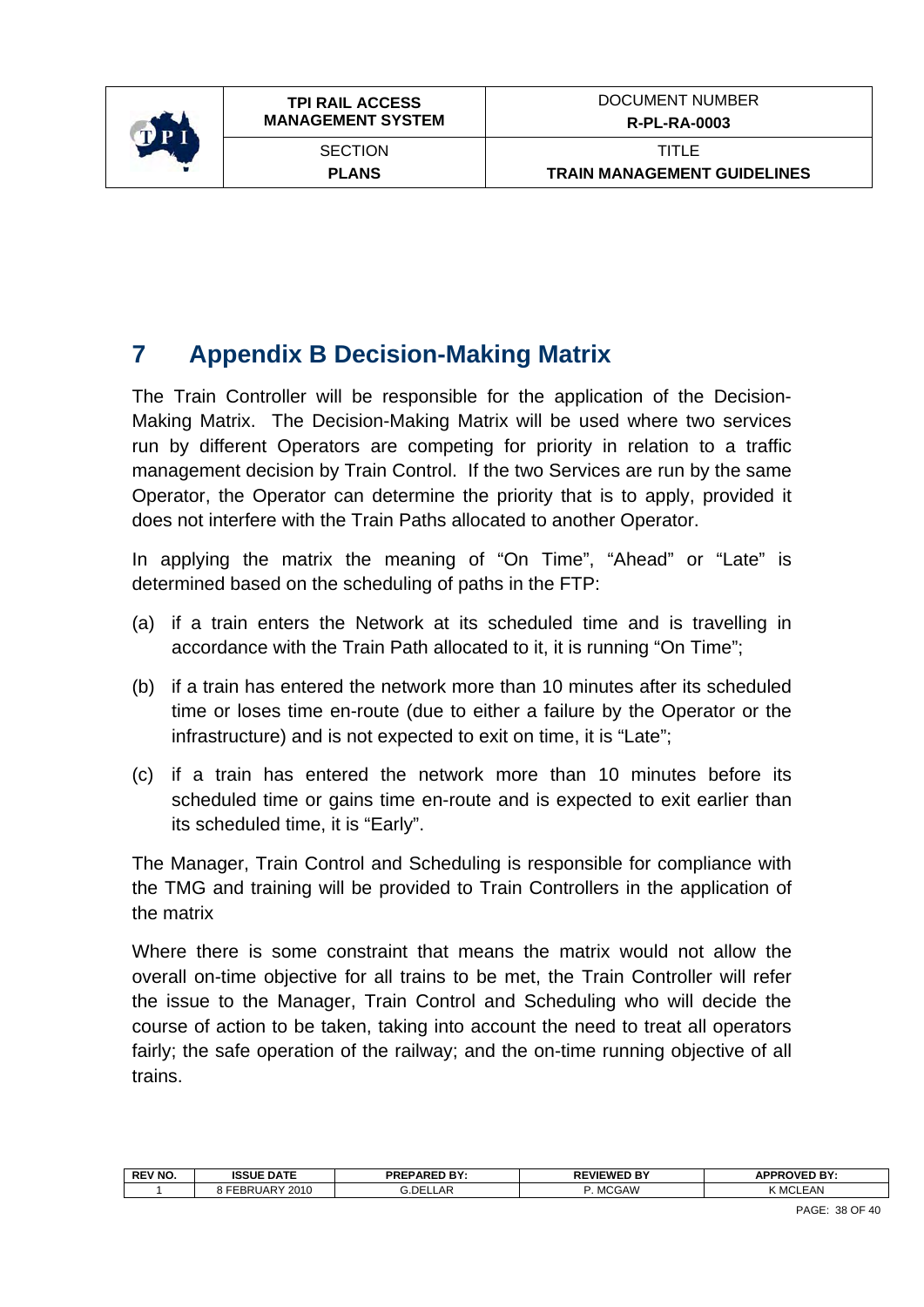

#### **General Principles for Train Management**

| All              | To ensure operational safety is maintained through compliance<br>with safe working rules, regulations and procedures.         |
|------------------|-------------------------------------------------------------------------------------------------------------------------------|
| <b>TPI</b>       | To ensure the integrity of the track and other infrastructure so that<br>the train plan can be met.                           |
|                  | To manage the Network based on agreed entry/exit times.                                                                       |
| <b>Operators</b> | To ensure operating integrity, including train crewing, locomotives,<br>wagons and loading so that the train plan can be met. |

#### **Figure 1 Traffic Management Matrix**

|                                                   |                               |                                    |                                         | <b>Train A Current Status</b> |                                     |                                            |
|---------------------------------------------------|-------------------------------|------------------------------------|-----------------------------------------|-------------------------------|-------------------------------------|--------------------------------------------|
|                                                   |                               |                                    |                                         | Train running 'on<br>time'    | Train running<br>'ahead'            | Train running 'late'                       |
|                                                   |                               |                                    | <b>Train A Objective</b>                |                               |                                     |                                            |
|                                                   |                               |                                    |                                         | On Time exit                  | 1. On Time exit<br>2. Hold the gain | 1. Lose no more<br>time<br>2. Make up time |
| <b>Train B</b><br><b>Current</b><br><b>Status</b> | Train<br>running 'on<br>time' | <b>Train B</b><br><b>Objective</b> | On Time exit                            | Scheduled cross               | A or B<br>Rule 2                    | B<br>Rule 3                                |
|                                                   | Train<br>running<br>'ahead'   |                                    | 1. On Time exit<br>2. Hold the gain     | A or B<br>Rule 2              | A or B<br>Rule 2                    | B<br>Rule 3                                |
|                                                   | Train<br>running 'late'       |                                    | 1. Lose no more time<br>2. Make up time | A<br>Rule 1                   | A<br>Rule 1                         | A or B<br>Rule 4                           |

- Rule 1: Train B may be given preference to Train A on the condition Train A will still meet its On Time objective. In the event that giving preference to Train B will cause Train A not to meet its On Time objective, then Train A is given preference.
- Rule 2: Both trains to meet their On Time objective.

| <b>REV NO.</b> | <b>ISSUE DATE</b>     | DDEDADEN DV.<br>ואמ-ו<br>. ום י<br>-n. | <b>REVIEWED BY</b> | <b>APPROVED BY:</b> |
|----------------|-----------------------|----------------------------------------|--------------------|---------------------|
|                | 2010<br><b>BRUARY</b> | 3.DEI<br>_AF                           | <b>MCGAW</b>       | .EAN<br>nл (        |